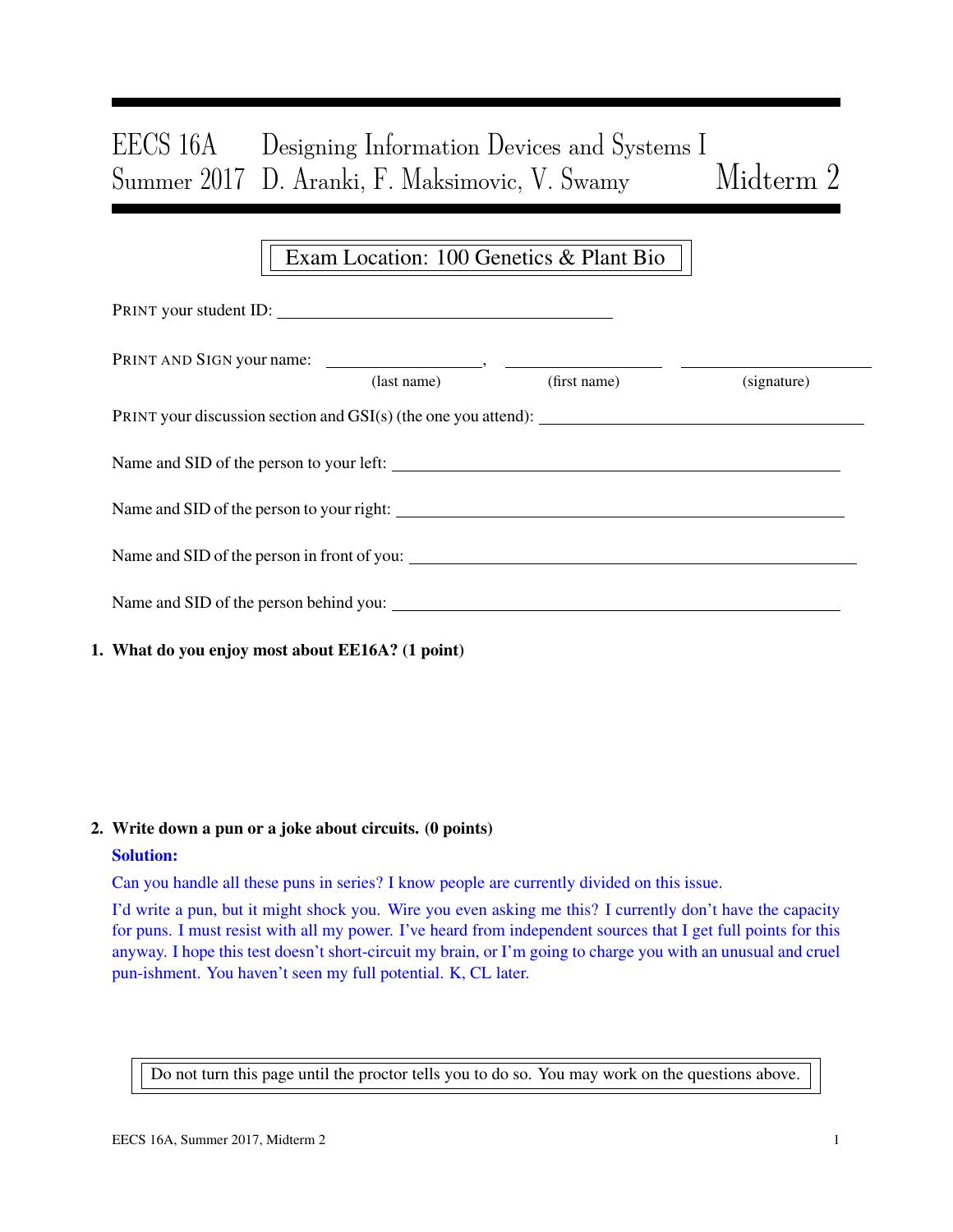#### 3. Cover Your Basis (7 points)

Consider the set  $S =$  $\sqrt{ }$  $\left| \right|$  $\mathcal{L}$  $\sqrt{ }$  $\overline{1}$  $\alpha-\beta$  $\alpha+2\beta$  $-2\alpha + \beta$ 1  $\overline{1}$   $\alpha, \beta \in \mathbb{R}$  $\mathcal{L}$  $\mathcal{L}$ J . You are told that *S*, alongside the traditional vector addition and scalar vector multiplication, constitutes a vector space.

(a) (2 points) Find a basis for the vector space *S*. Solution:

$$
\begin{bmatrix} \alpha - \beta \\ \alpha + 2\beta \\ -2\alpha + \beta \end{bmatrix} = \alpha \begin{bmatrix} 1 \\ 1 \\ -2 \end{bmatrix} + \beta \begin{bmatrix} -1 \\ 2 \\ 1 \end{bmatrix}
$$

$$
\mathcal{B}_S = \left\{ \begin{bmatrix} 1 \\ 1 \\ -2 \end{bmatrix}, \begin{bmatrix} -1 \\ 2 \\ 1 \end{bmatrix} \right\}
$$

(b) (1 point) What is the dimension of the vector space *S*? Solution:

$$
\dim(S) = 2
$$

(c) (4 points) Consider a **new** vector space  $S_{\text{new}} \subset \mathbb{R}^3$  with its basis being the columns of the matrix

$$
\mathbf{B} = \begin{bmatrix} -1 & 1 \\ -2 & 1 \\ 1 & -3 \end{bmatrix}.
$$

**Write the coordinates** of the vector  $\vec{x} =$  $\sqrt{ }$  $\overline{1}$ 5 9  $-7$ 1 in the basis **B**. That is, calculate  $[\vec{x}]_B$ .

*Hint:*  $[\vec{x}]_\text{B}$  is a vector in  $\mathbb{R}^2$ . Solution:

$$
\begin{bmatrix} -1 & 1 & 5 \ -2 & 1 & 9 \ 1 & -3 & -7 \end{bmatrix} \sim \begin{bmatrix} -1 & 1 & 5 \ 0 & 1 & 1 \ 0 & -2 & -2 \end{bmatrix} \sim \begin{bmatrix} 1 & 0 & -4 \ 0 & 1 & 1 \ 0 & 0 & 0 \end{bmatrix}
$$

$$
[\vec{x}]_{\mathbf{B}} = \begin{bmatrix} -4 \ 1 \end{bmatrix}
$$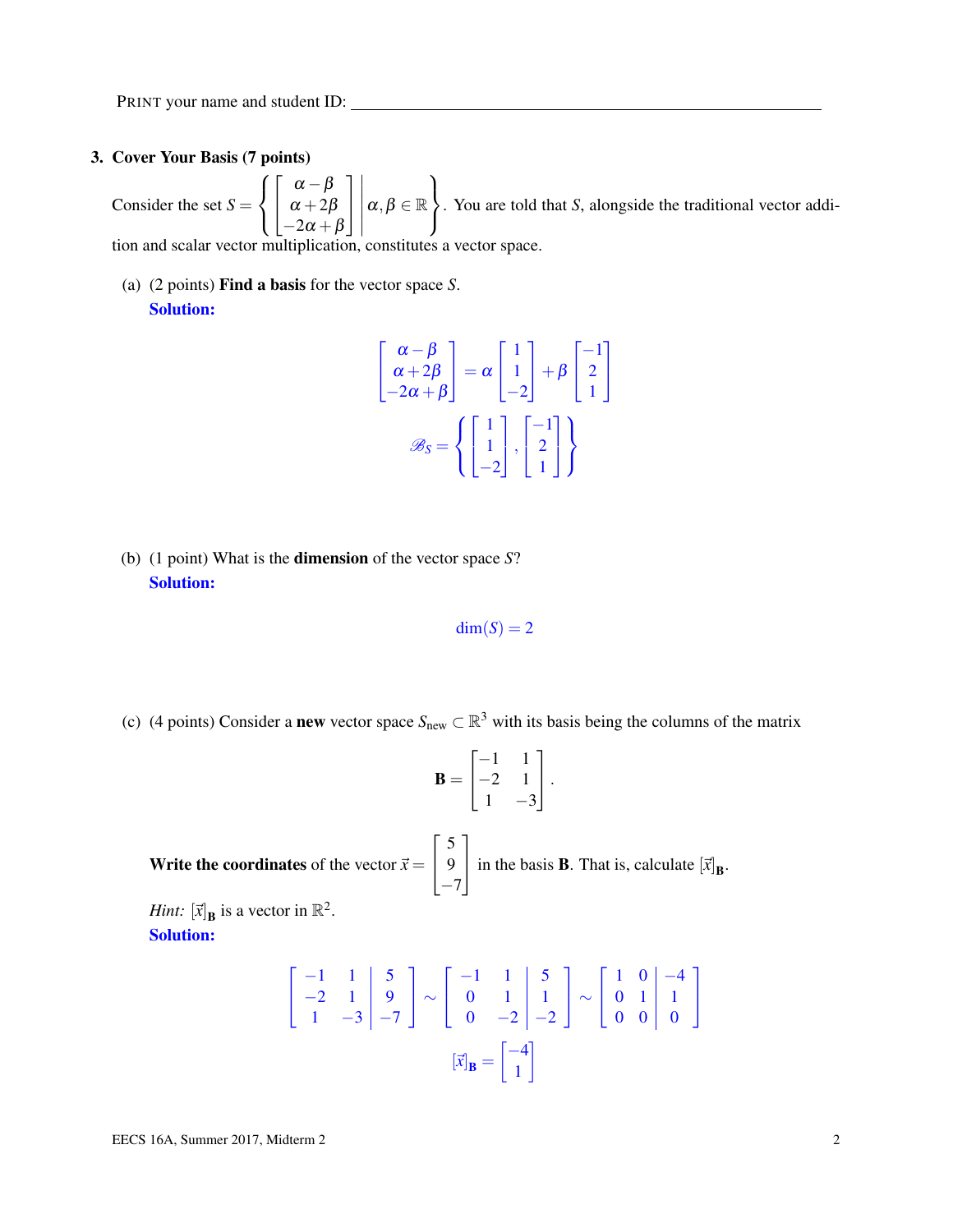## 4. Mechanical Circuits (15 points)

(a) (3 points) Find the equivalent resistance  $R_{eq}$  between the two terminals if  $R_1 = 12.5 \Omega$ ,  $R_2 = 5 \Omega$ ,  $R_3 = 15 \Omega$ ,  $R_4 = 5 \Omega$ , and  $R_5 = 5 \Omega$ .



Solution:

$$
R_{eq} = R_1 + R_3 || (R_2 + R_4 + R_5)
$$
  
= 12.5 Ω + 15 Ω || 15 Ω  
= 12.5 Ω + 7.5 Ω  
= 20 Ω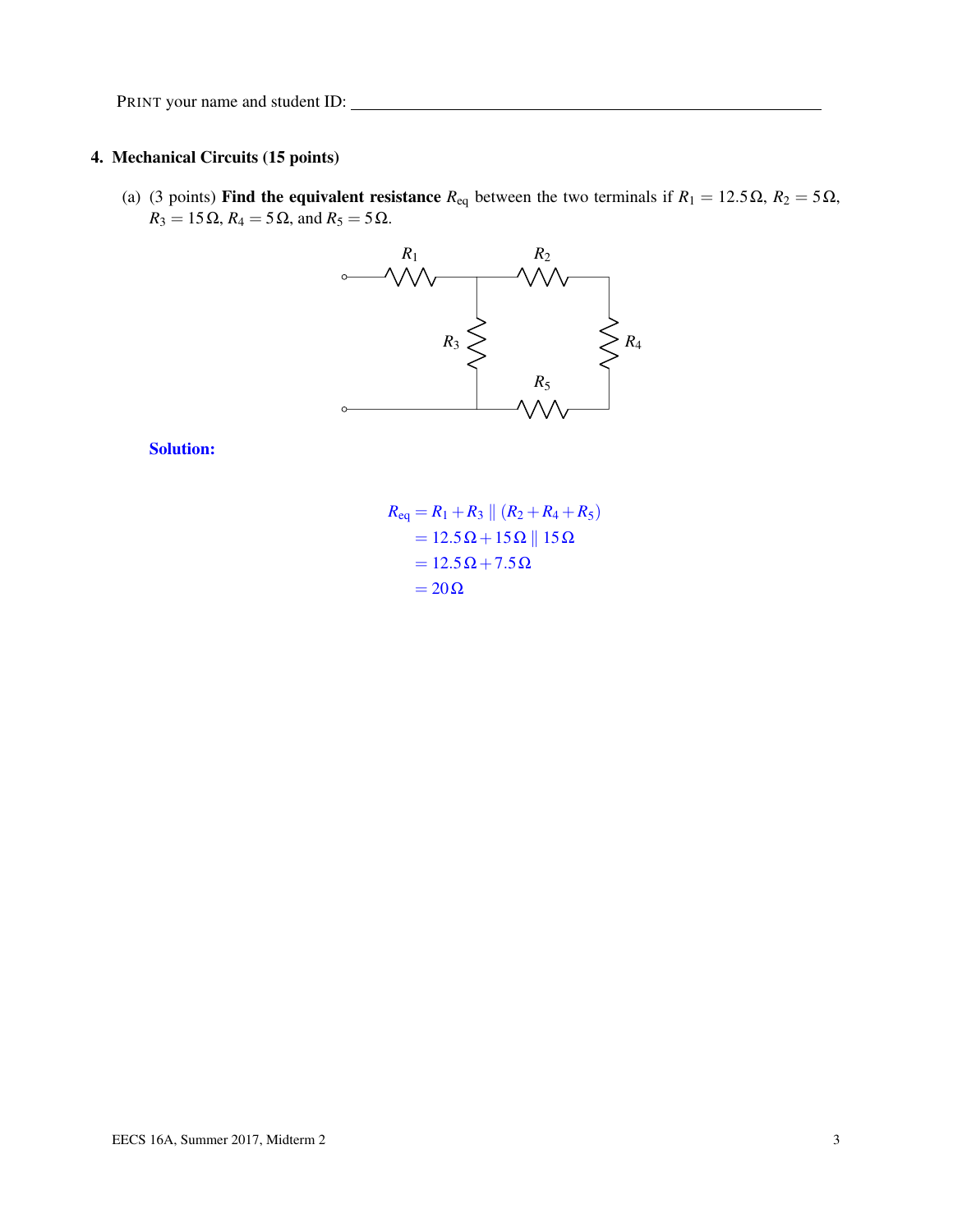(b) (4 points) Consider the following circuit below:



<span id="page-3-0"></span>i. Find the voltage  $v_1$  across  $R_1$  if  $R_1 = 10 \Omega$  and  $R_2 = 20 \Omega$ . Solution: Using the current divider formula, we get:

$$
i_1 = \frac{20\Omega}{10\Omega + 20\Omega} \cdot 150\,\text{mA} = 100\,\text{mA}
$$

Using Ohm's law, we get:

$$
v_1 = 100 \,\text{mA} \cdot 10 \,\Omega = 1 \,\text{V}
$$

ii. **Calculate the power**  $P_1$  dissipated by  $R_1$  if  $R_1 = 10 \Omega$  and  $R_2 = 20 \Omega$ . Solution: From part [\(b\)i.,](#page-3-0) we know that  $i_1 = 100 \text{ mA}$  and that  $v_1 = 1 \text{ V}$ .

 $P_1 = i_1v_1 = 100 \text{ mA} \cdot 1 \text{ V} = 100 \text{ mW}$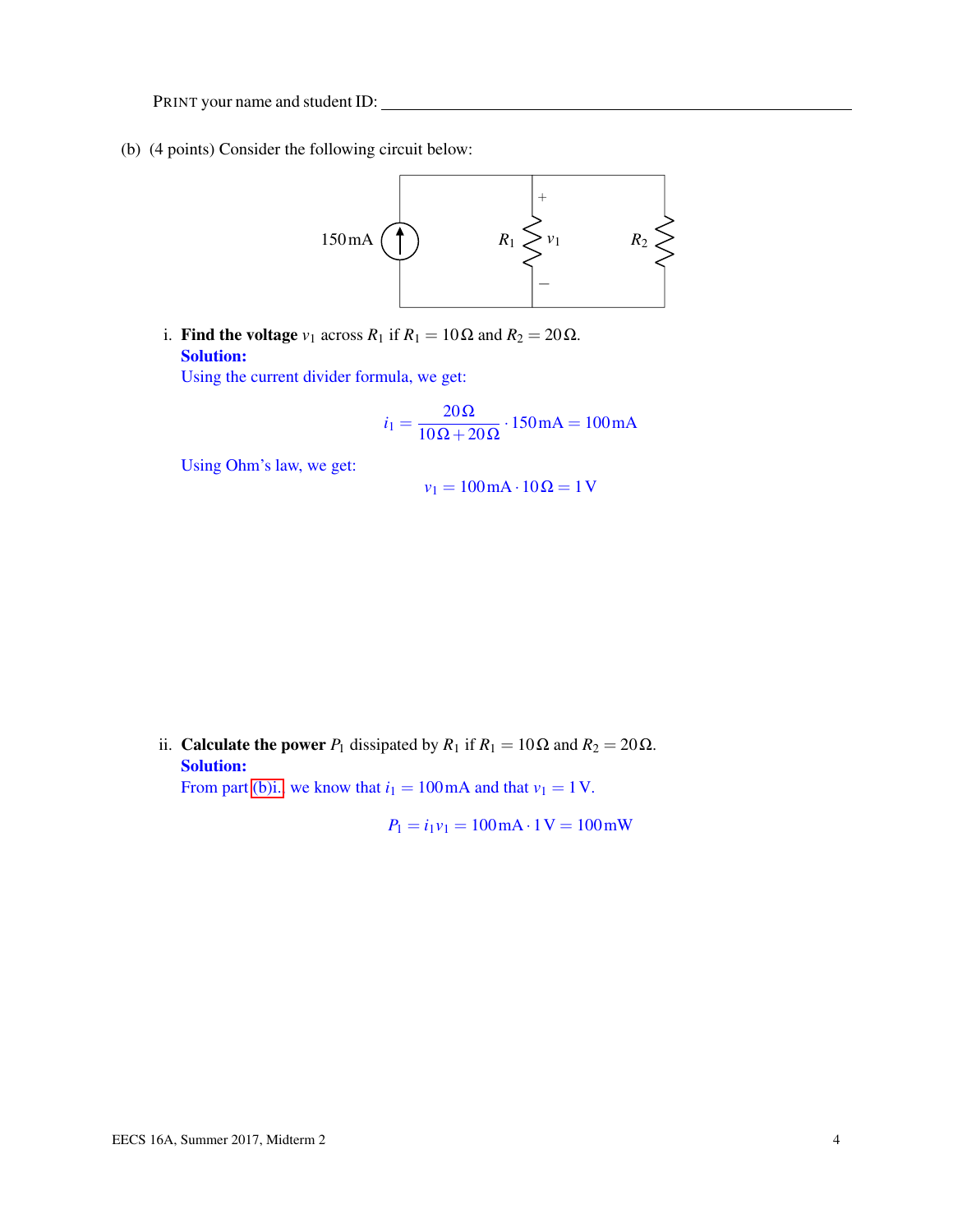(c) (8 points) Use nodal analysis to find the voltage *v*out in the following circuit below.



Solution:



We first apply KCL at node 1.

$$
\frac{v_R}{1} + 6 + 2v_R = 0
$$
  
3v\_R = -6  $\implies v_R = -2$ 

We then apply KCL at node 2.

$$
-6 - 2v_R + \frac{v_{\text{out}}}{2} = 0
$$

$$
\frac{v_{\text{out}}}{2} = 6 - 4 = 2 \implies v_{\text{out}} = 4 \text{ V}
$$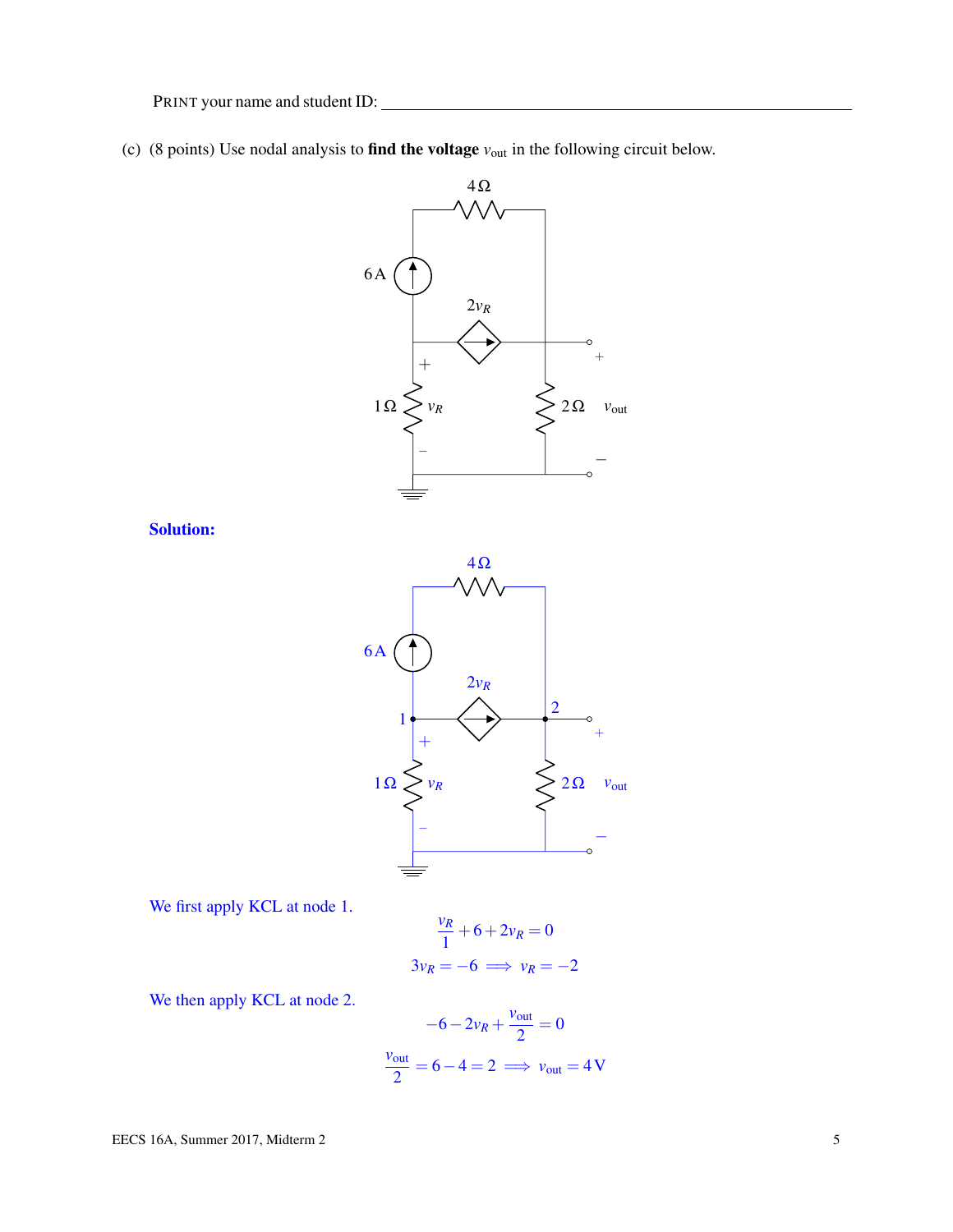## 5. Taking the Super-L (12 points)

Consider the following circuit below:



In this problem, you will use *superposition* to find the voltage  $v_R$  across the 5 $\Omega$  resistor.

(a) (3 points) First, turn off all sources *except*  $V_{s_1}$ . Find  $v_{R_1}$ , the voltage across the 5 $\Omega$  resistor, if all sources *except*  $V_{s_1}$  are turned off.

## Solution:

We turn off all sources except  $V_{s_1}$  to get the following circuit: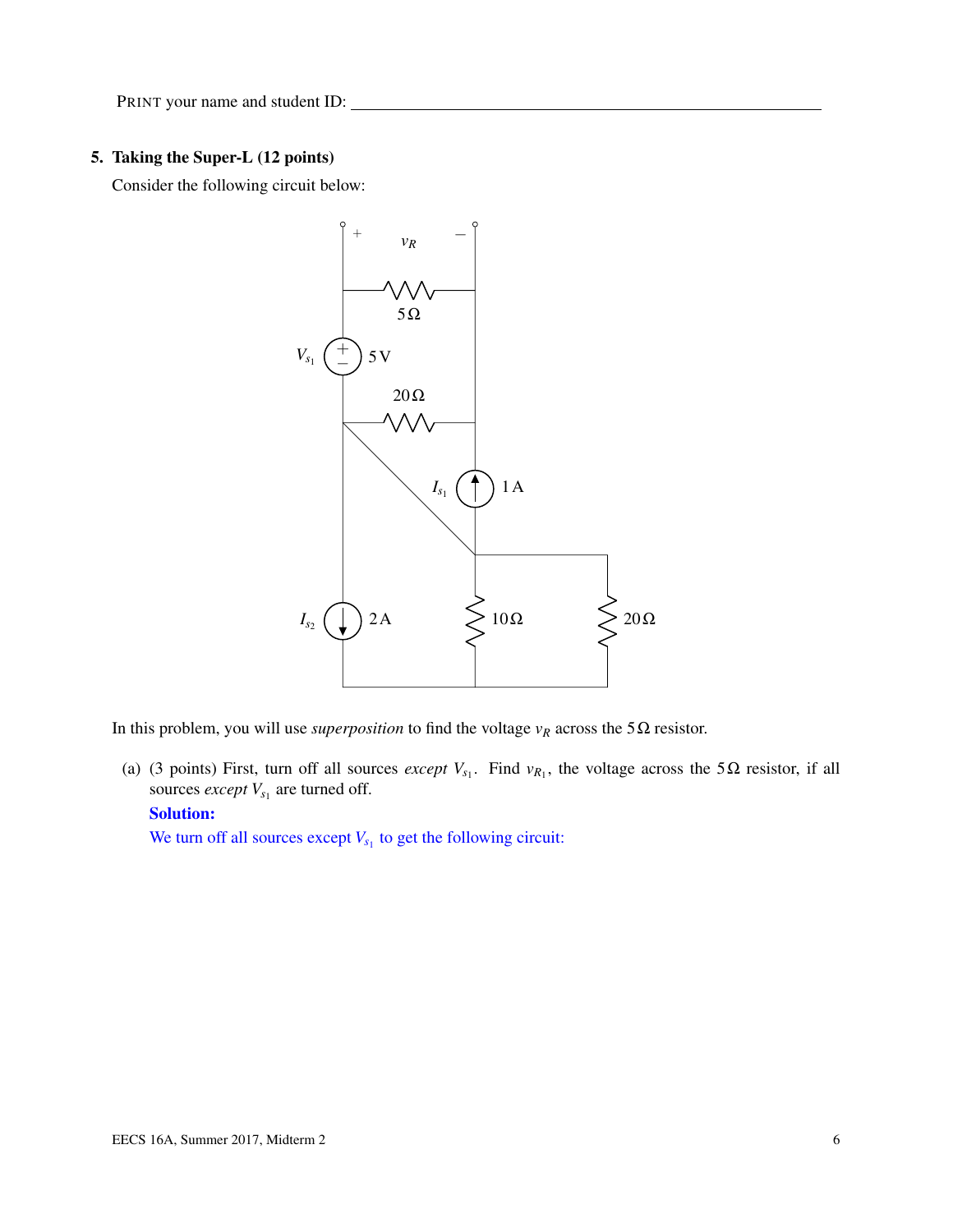

Since the  $5\Omega$  and the  $20\Omega$  resistors are in series, we can use the voltage divider formula to find the voltage  $v_{R_1}$  across the 5  $\Omega$  resistor.

$$
v_{R_1} = \frac{5\,\Omega}{5\,\Omega + 20\,\Omega} \cdot 5\,\text{V} = 1\,\text{V}
$$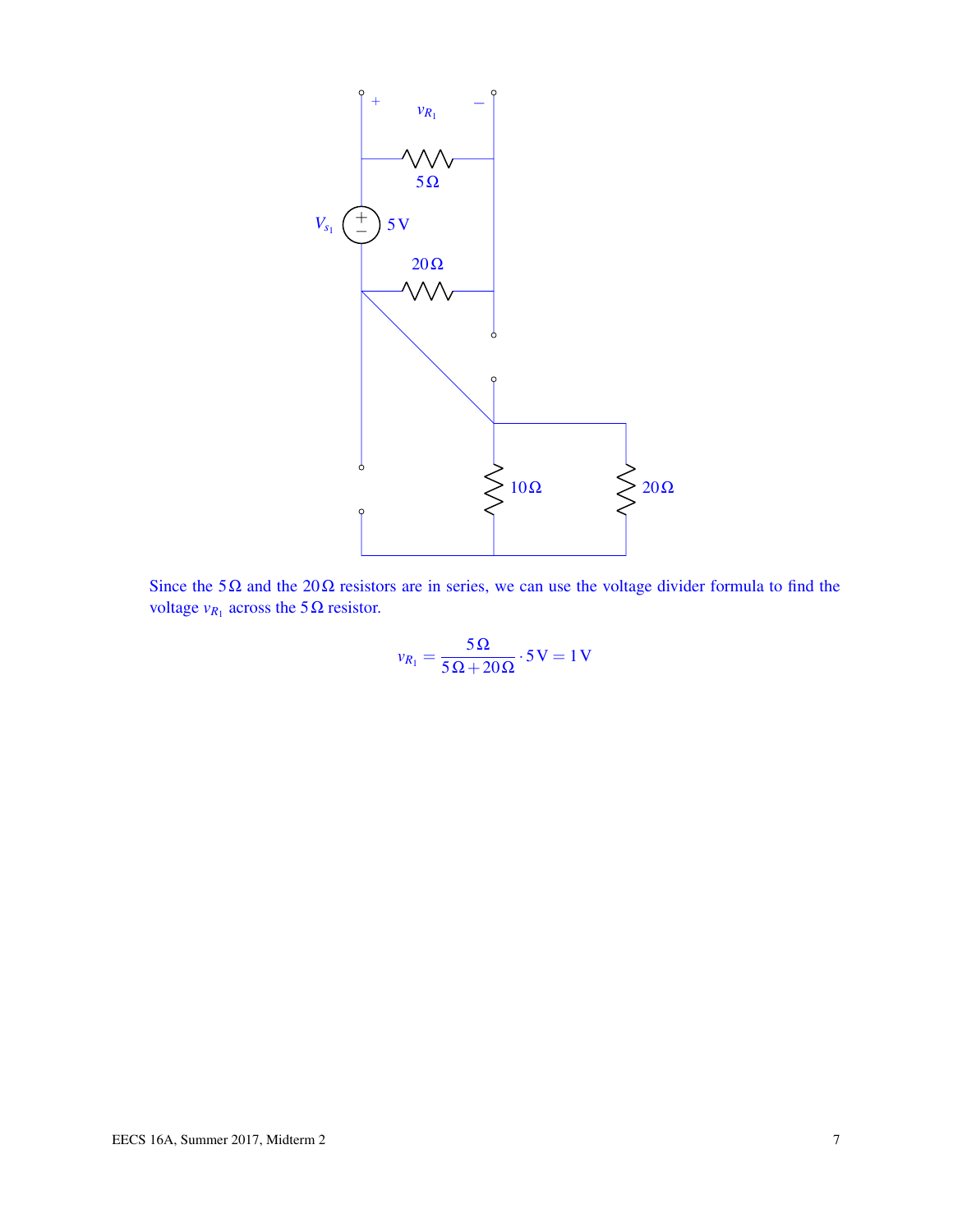

(b) (3 points) Now turn off all sources *except*  $I_{s_1}$ . Find  $v_{R_2}$ , the voltage across the 5 $\Omega$  resistor, if all sources *except*  $I_{s_1}$  are turned off.

## Solution:

We turn off all sources except  $I_{s_1}$  to get the following circuit:



Since the 20 $\Omega$  and the 5 $\Omega$  resistors are in parallel, we can use the current divider formula to find the current  $i_{R_2}$  through the 5  $\Omega$  resistor.

$$
i_{R_2} = -\frac{20 \,\Omega}{20 \,\Omega + 5 \,\Omega} \cdot 1 \,\text{A} = -0.8 \,\text{A}
$$
\n
$$
v_{R_2} = -0.8 \,\text{A} \cdot 5 \,\Omega = -4 \,\text{V}
$$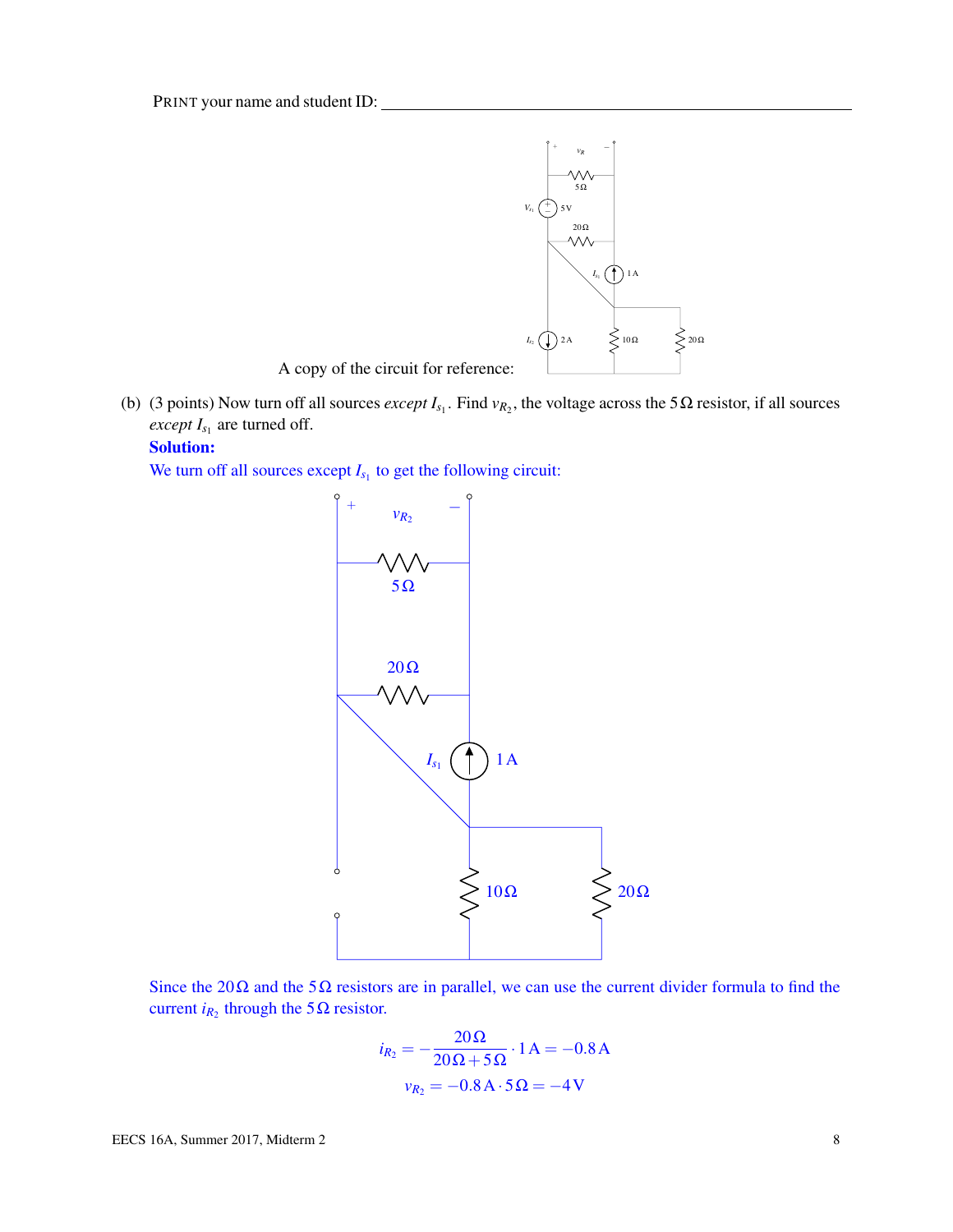

(c) (3 points) Now turn off all sources *except*  $I_{s_2}$ . Find  $v_{R_3}$ , the voltage across the 5 $\Omega$  resistor, if all sources *except*  $I_{s_2}$  are turned off.

#### Solution:

We turn off all sources except  $I_{s_2}$  to get the following circuit:



There is no current flowing through the 5  $\Omega$  resistor, so  $v_{R_3} = 0$  V.

(d) (3 points) Now find the voltage  $v_R$  across the 5 $\Omega$  resistor if *all sources* are on. Solution:

We add up  $v_{R_1}$ ,  $v_{R_2}$ , and  $v_{R_3}$  to get:

$$
v_R = 1\,\text{V} - 4\,\text{V} + 0\,\text{V} = -3\,\text{V}
$$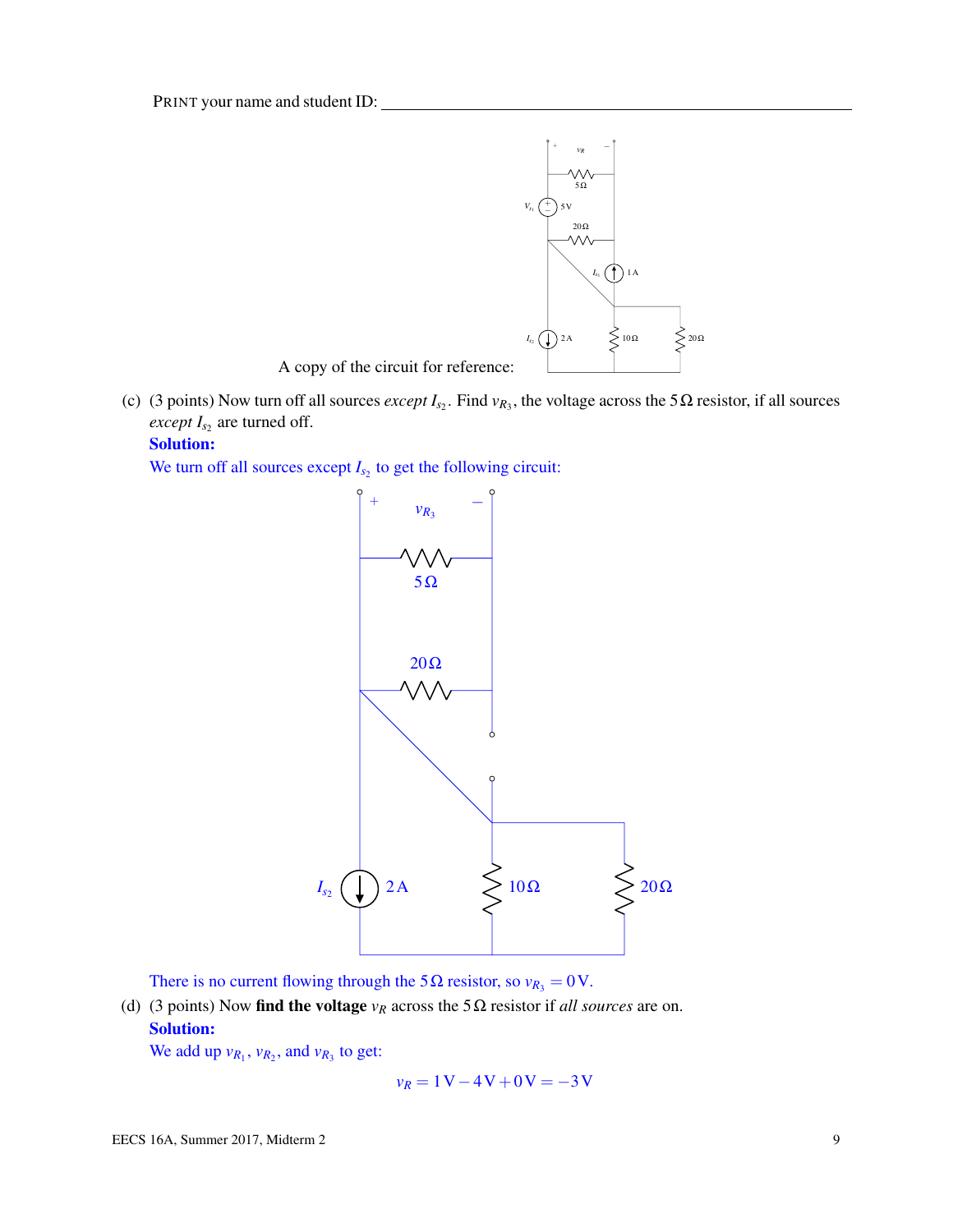## 6. Golden Rules Op-Amps (14 points + 4 BONUS points)

(a) (2 points) **Find the voltage**  $v_{\text{out,a}}$  as a function of the voltage  $V_s$  and  $n$ . Use the Golden Rules. Note: Pay careful attention to the polarity of the voltage  $v_{\text{out,a}}$ .



Solution:

$$
v_{\text{out,a}} = \frac{nR_1}{R_1} \cdot V_s = nV_s
$$

(b) (2 points) Find the voltage  $v_{\text{out},b}$  as a function of the voltage  $V_s$  and  $m$ . *Use the Golden Rules*.



Solution:

$$
v_{\text{out,b}} = \left(1 + \frac{mR_2}{R_2}\right) \cdot V_s = (1+m)V_s
$$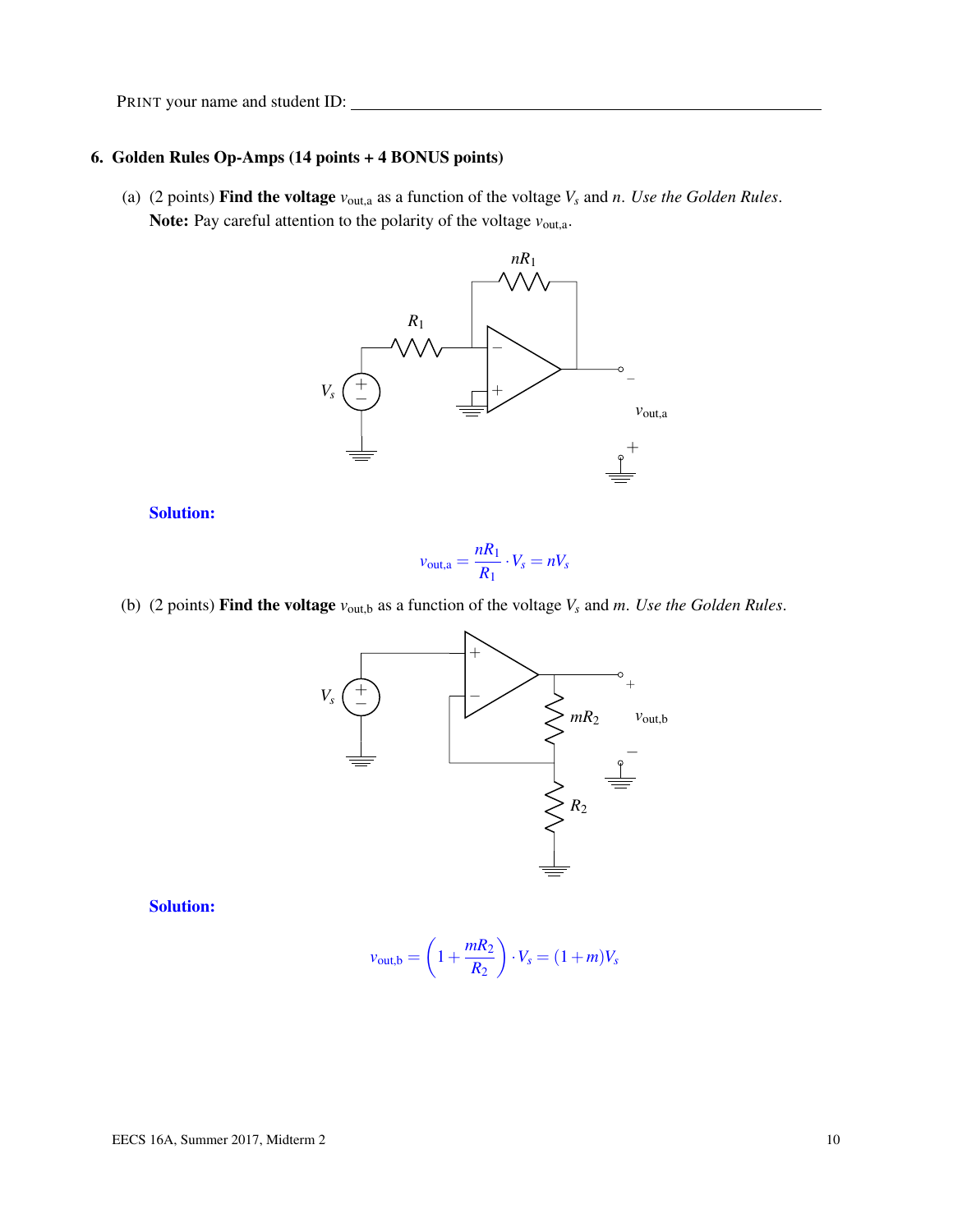<span id="page-10-0"></span>(c) (10 points) Find the currents labeled  $i_{s_1}$ ,  $i_{f_1}$ ,  $i_{f_2}$ , and  $i_{s_2}$ , and the voltage  $v_{\text{out}}$ , as a function of the voltage at the node *v*<sub>1</sub> *only*, **NOT** the source voltage *V<sub>s</sub>*. Assume that the resistance  $R = 1 Ω$ . Show your work in the subsections provided and fill in the table at the end with your results. *Use the Golden Rules*.



i. Find  $i_{s_1}$  as a function of  $v_1$ . Solution:

$$
i_{s_1}=\frac{v_1-0}{R}=v_1
$$

ii. Find  $i_{f_1}$  as a function of  $v_1$ . Solution:

 $i_{f_1} = i_{s_1} = v_1$ 

iii. Find  $v_{\text{out}}$  as a function of  $v_1$ . Solution:

$$
v_{\rm out}=0-i_{f_1}R=-v_1
$$

iv. Find  $i_{f_2}$  as a function of  $v_1$ . Solution:

$$
i_{f_2} = \frac{v_1 - v_{\text{out}}}{R} = 2v_1
$$

v. Find  $i_{s_2}$  as a function of  $v_1$ . Solution:

$$
i_{s_2} = i_{s_1} + i_{f_2} = 3v_1
$$

| $\iota_{S_1}$ | $v_{\rm out}$ | $\mathcal{T}$ | $\iota_{s_2}$ |
|---------------|---------------|---------------|---------------|
|               |               |               |               |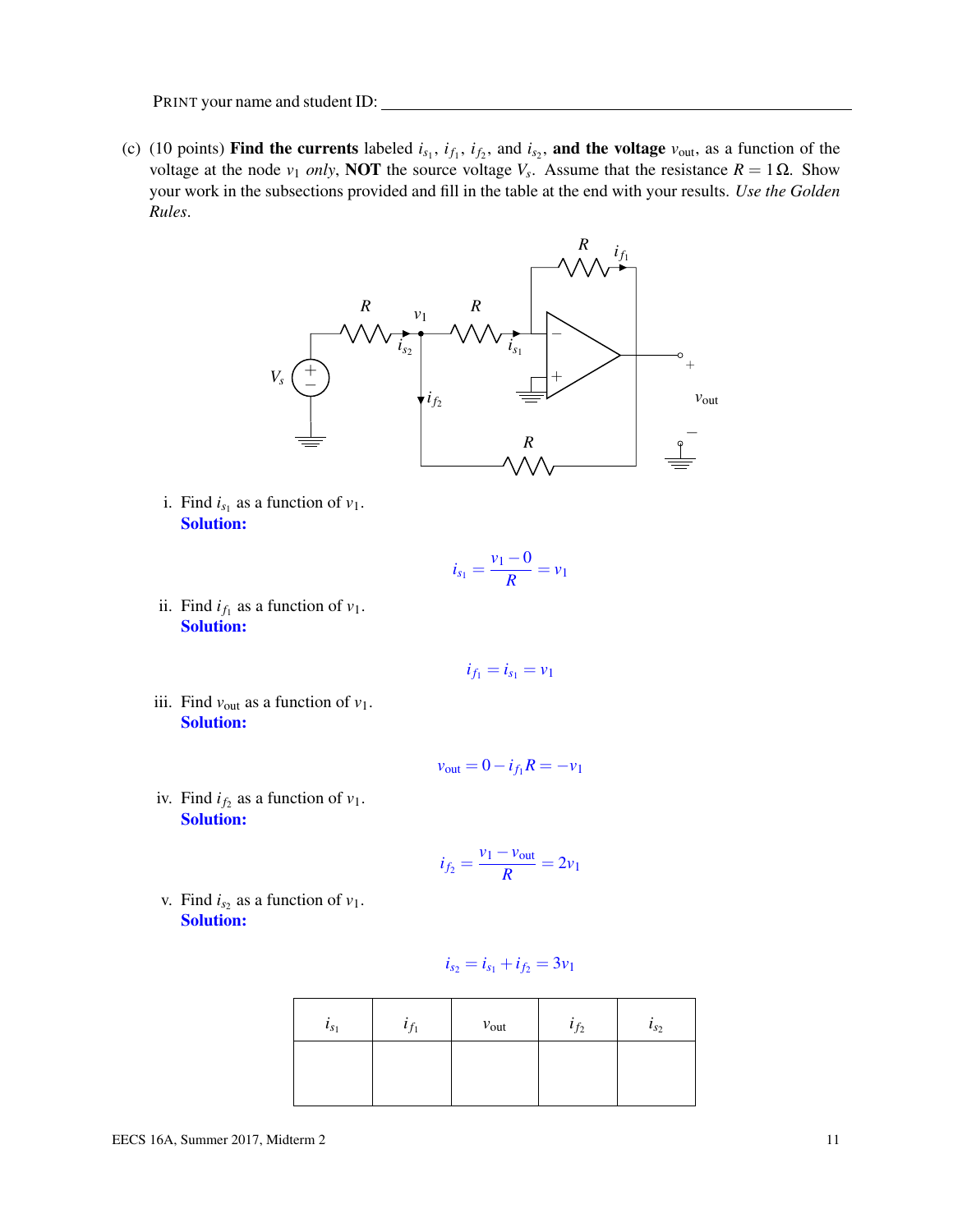## Solution:

| $S^*$ | $v_{\text{out}}$ | 'S2 |
|-------|------------------|-----|
|       | v <sub>1</sub>   |     |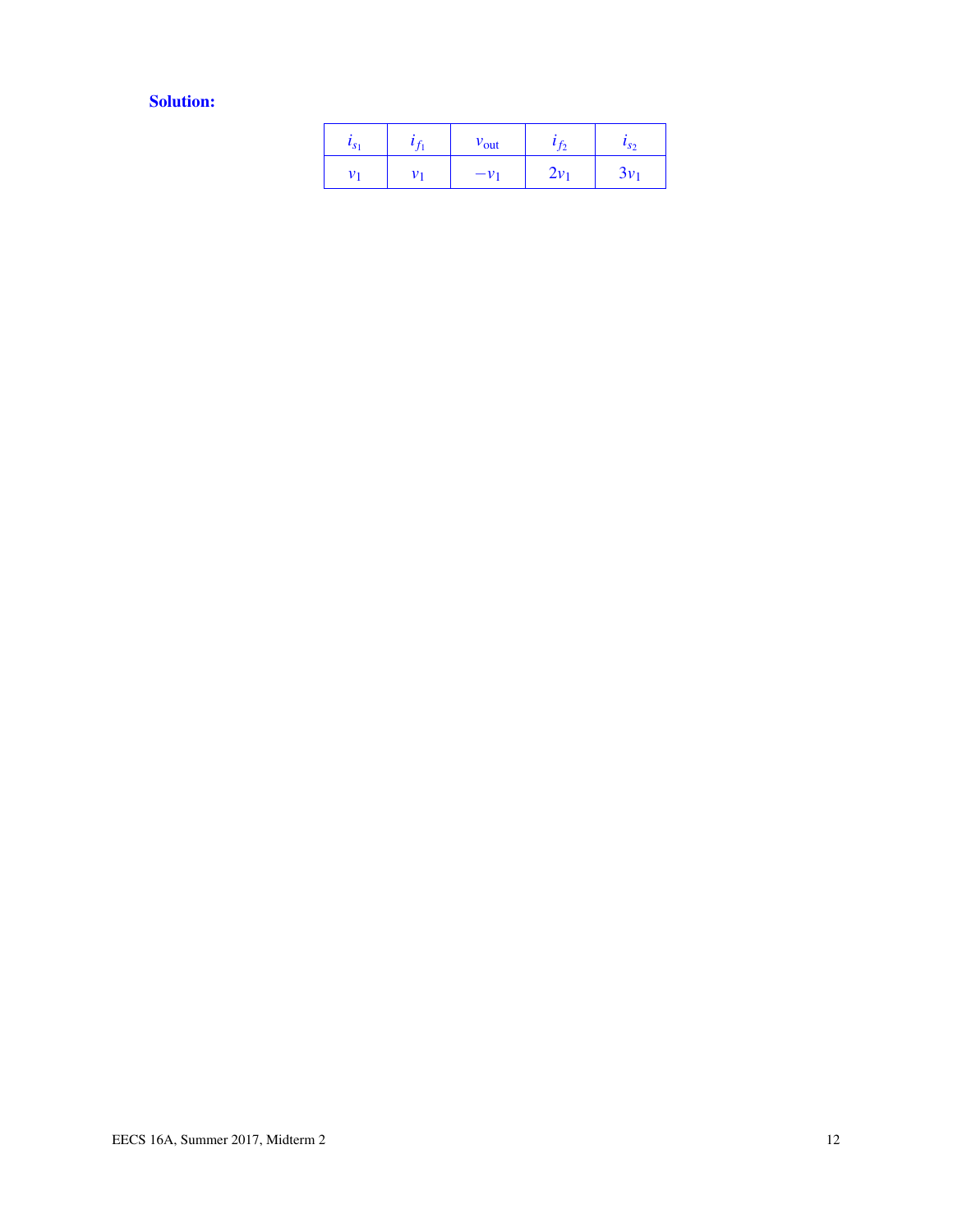(d) (4 **BONUS** points) In the circuit, find  $v_{\text{out}}$  as a function of  $V_s$ . Assume that the resistance  $R = 1 \Omega$ . *Use the Golden Rules*.

*Hint:* This is the same circuit as in part [\(c\).](#page-10-0) You may want to use your results from part (c).



#### Solution:

From part [\(c\),](#page-10-0) we know that  $i_{s_2} = 3v_1$ . Using Ohm's law, we get:

$$
\frac{V_s - v_1}{R} = 3v_1 \implies V_s - v_1 = 3v_1 \implies V_s = 4v_1
$$

Furthermore, we know that  $v_{\text{out}} = -v_1$ .

$$
V_s = 4v_1 = -4v_{\text{out}} \implies v_{\text{out}} = -\frac{V_s}{4}
$$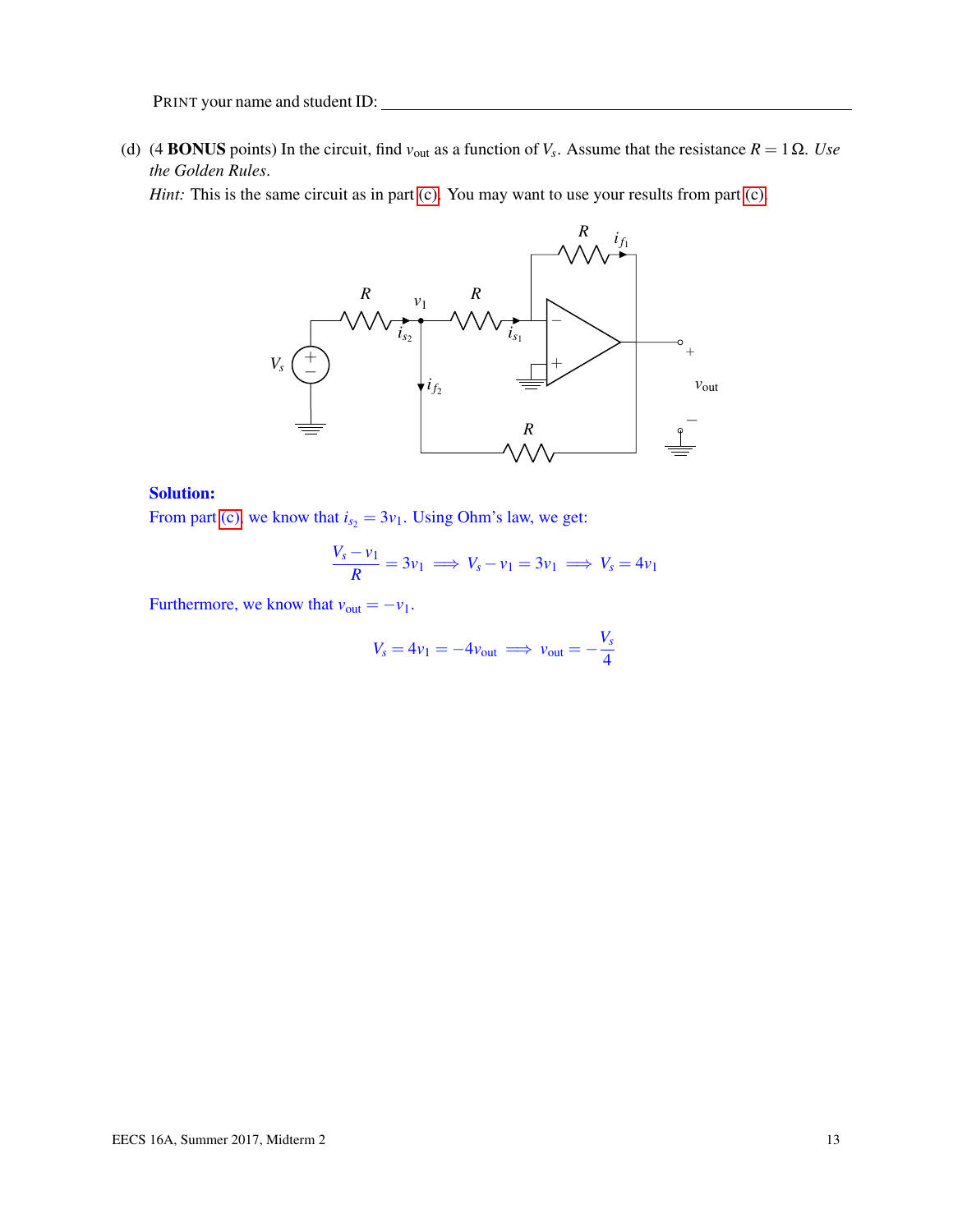

#### 7. Thévenin Rhymes with Almost Nothing (14 points)

Figure 7.1: Three stage resistor ladder.

<span id="page-13-0"></span>(a) (4 points) This circuit has three sources  $v_0$ ,  $v_1$ , and  $v_2$  connected to a resistor network. What is the **Thévenin equivalent resistance**  $R_{\text{th}}$  of this circuit at the terminals labeled  $v_{\text{out}}$ ? Solution:

$$
R_{\rm th}=R
$$

We can see this by redrawing the circuit and noting that at each rung of the ladder, there is a resistance of 1*R* looking left. Simplifying the circuit, rung by rung, eventually leads to the Thévenin equivalent resistance equal to *R* at the output.

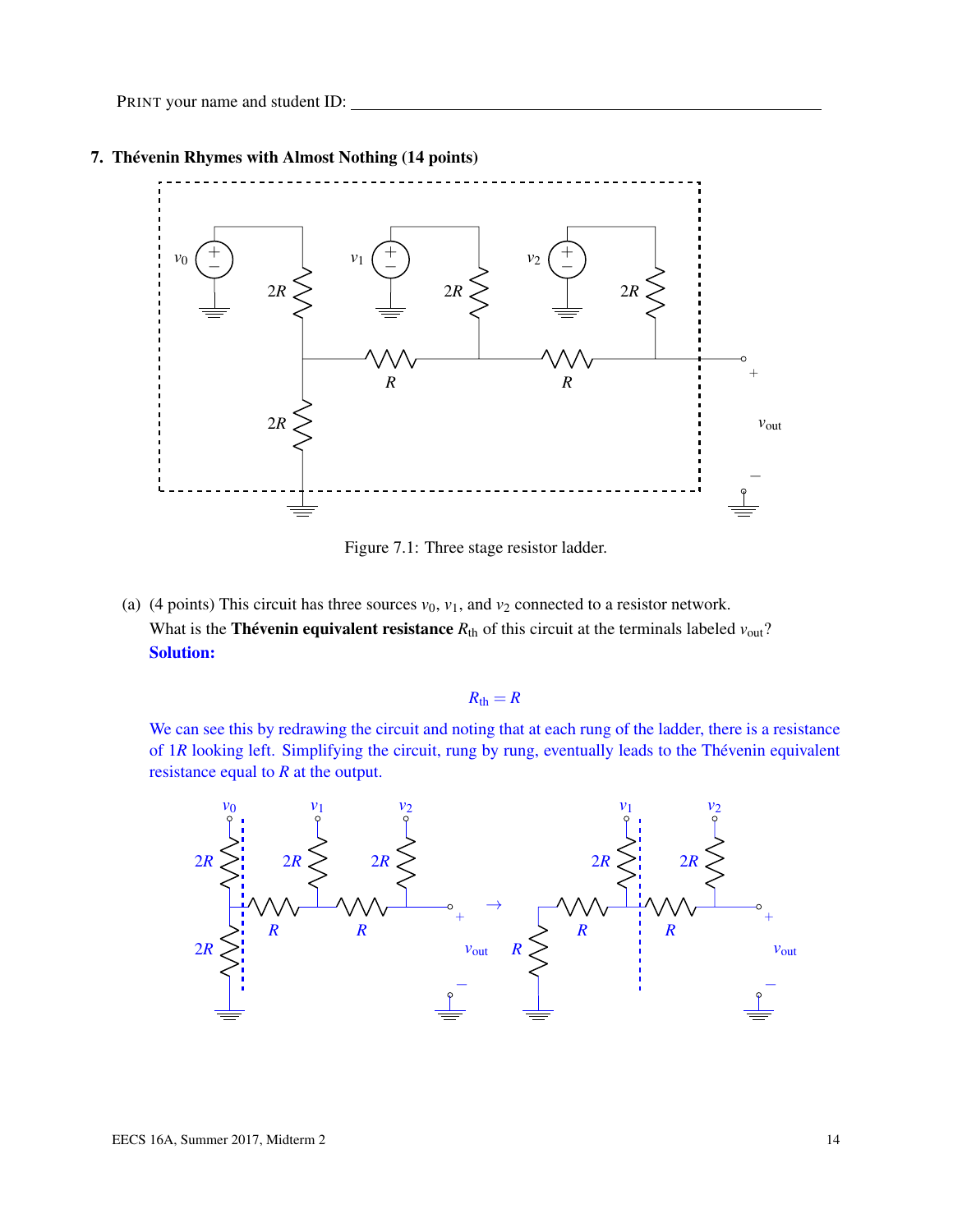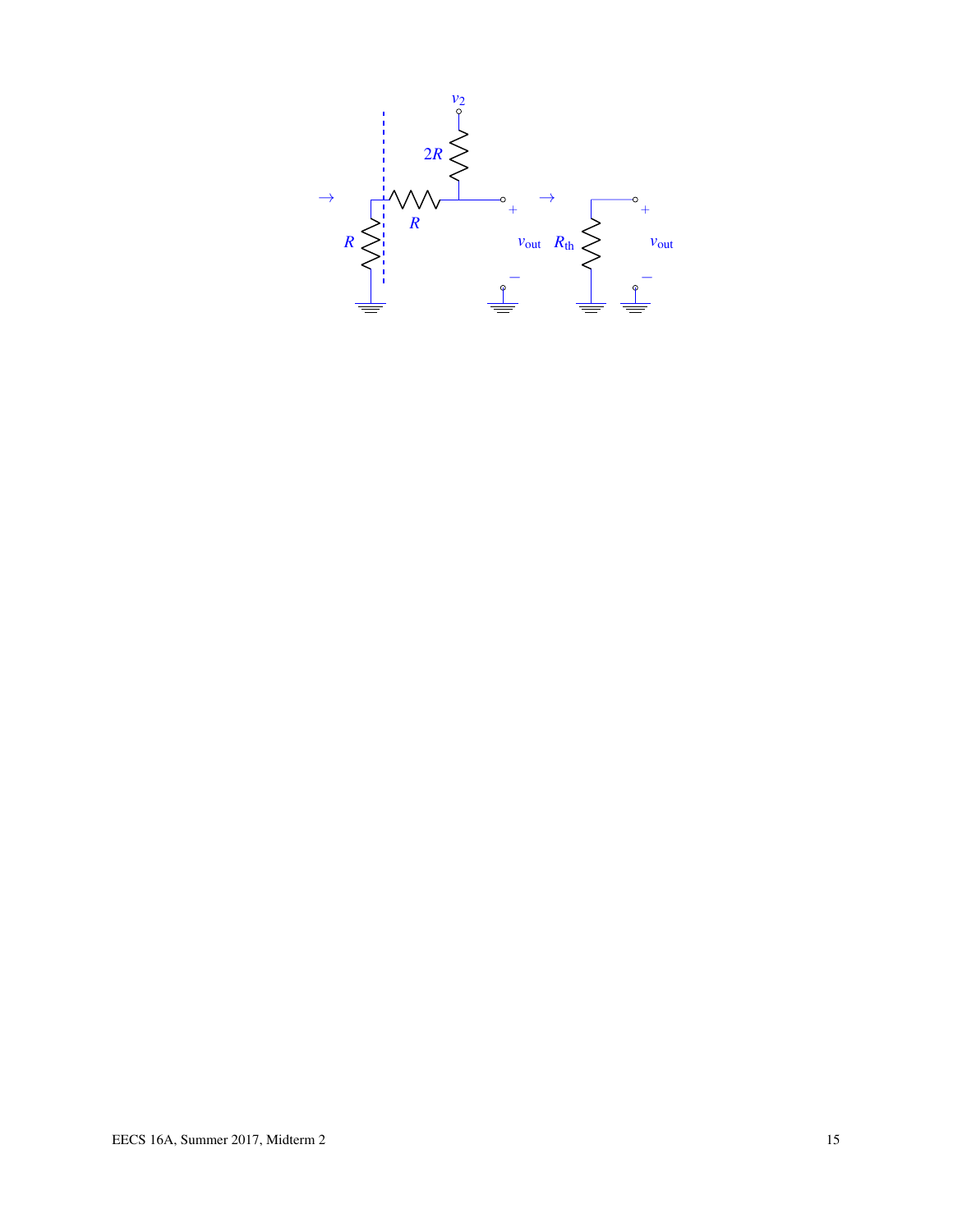

- <span id="page-15-0"></span>(b) (4 points) Find the **Thévenin equivalent voltage** ( $V_{th} = v_{out}$ ) of this circuit at the terminals labeled  $v_{\text{out}}$ . You are given the following information:
	- i. The output voltage when  $v_0$  is **on** and *all other sources* are off is  $\frac{v_0}{8}$ .
	- ii. The output voltage when  $v_1$  is **on** and *all other sources* are off is  $\frac{v_1}{4}$ .

#### Solution:

By a similar strategy to the solution to part [\(a\),](#page-13-0) we can redraw the circuit and note that at each rung of the ladder, there is a resistance of 1*R* looking left. Simplifying the circuit, rung by rung, eventually leads to the Thévenin equivalent voltage, for example, of source  $v_0$ . Likewise, by superposition we can add the voltage contributed by  $v_1$  and  $v_2$ :

$$
V_{th} = \frac{v_0}{8} + \frac{v_1}{4} + \frac{v_2}{2}
$$

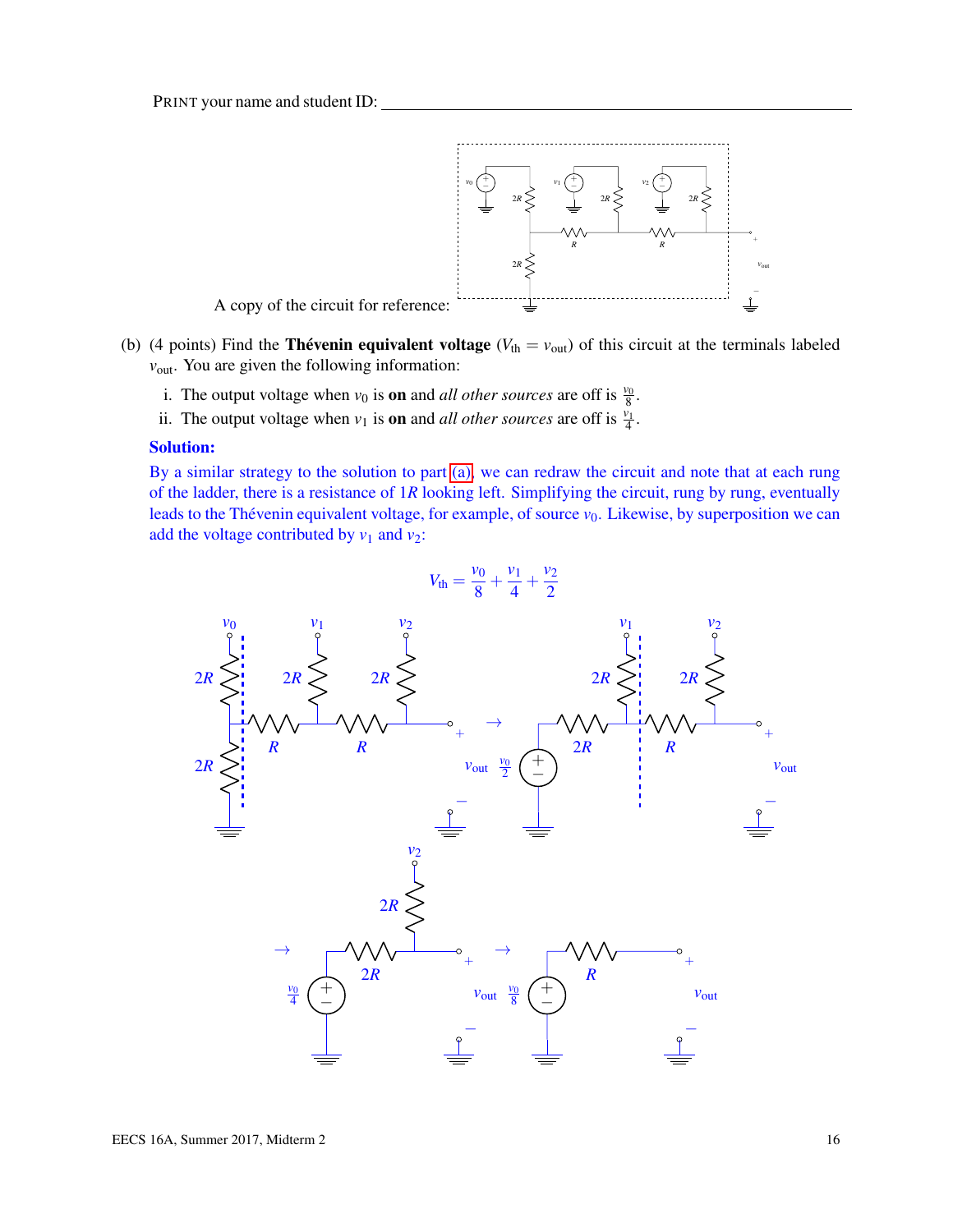(c) (6 points) Now consider the case when we attach a resistor with resistance 3*R* to the output of our circuit. We set the voltage inputs so that  $v_0 = 8V_{DD}$ ,  $v_1 = 4V_{DD}$ , and  $v_2 = 2V_{DD}$ . **Calculate the current**  $i_{\text{out}}$  through the load resistor as a function of  $V_{\text{DD}}$  and  $R$ .



Figure 7.2: Loaded resistor ladder.

## Solution:

Using the Thévenin equivalent calculated in part [\(a\)](#page-13-0) and [\(b\),](#page-15-0) we see that we can calculate the current using the sum of 3*R* and the equivalent resistance *R*.

$$
V_{\text{th}} = \frac{v_0}{8} + \frac{v_1}{4} + \frac{v_2}{2} = \frac{8V_{\text{DD}}}{8} + \frac{4V_{\text{DD}}}{4} + \frac{2V_{\text{DD}}}{2} = 3V_{\text{DD}}
$$

$$
i_{\text{out}} = \frac{V_{\text{th}}}{4R} = \frac{3}{4} \frac{V_{\text{DD}}}{R}
$$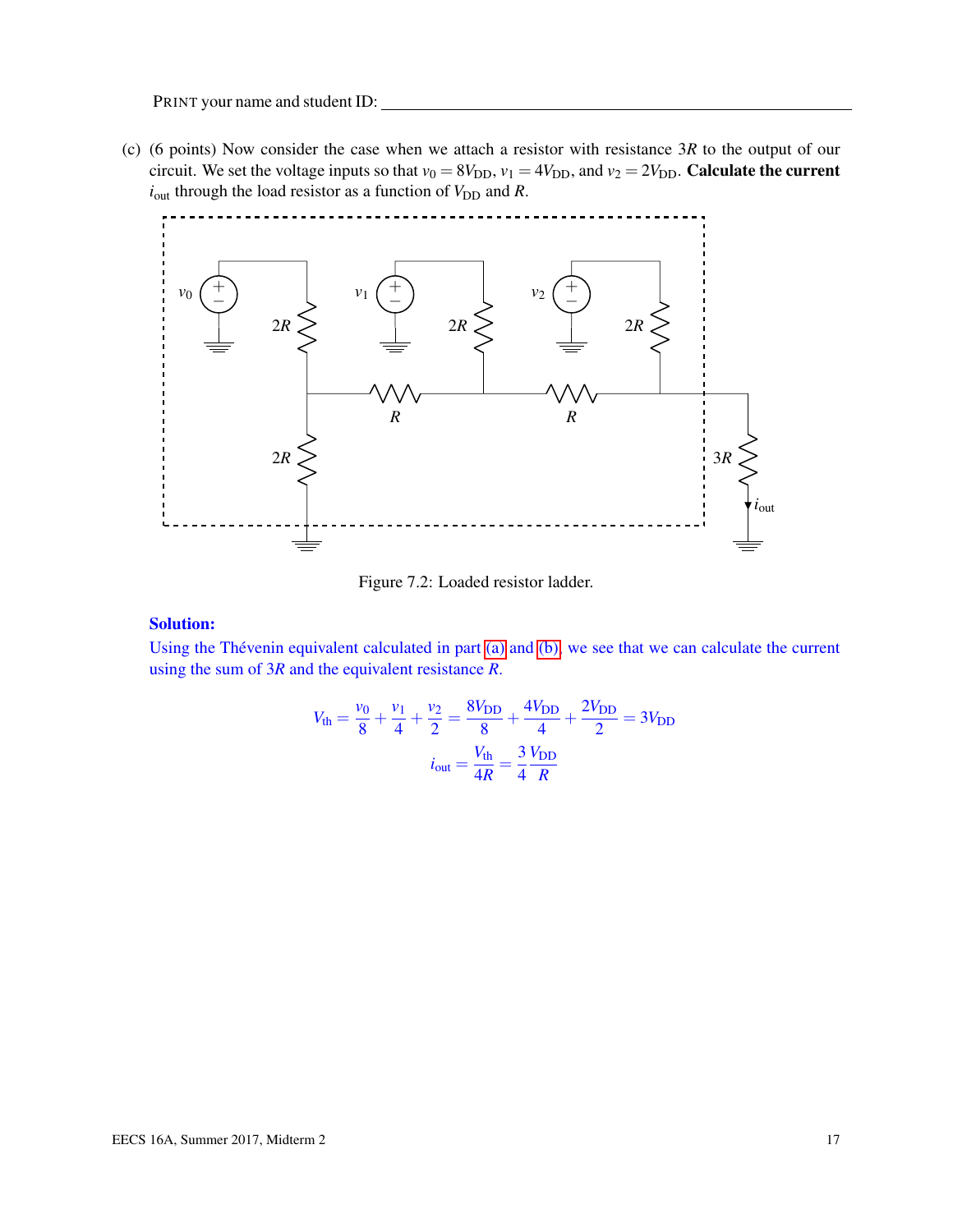#### 8. CompanEE-16A's Microcontroller (18 points)

A company in Berkeley called CompanEE-16A designs and manufactures microcontrollers for electrical engineers and hobbyists around the world. Their current microcontroller model, Version 1.6.A, is poorly documented. It's your job to find out how the microcontroller's pins behave when circuits are attached to them.



Figure 8.1: Microcontroller black box.

- <span id="page-17-0"></span>(a) (4 points) First off, you need to find an *equivalent circuit* for the microcontroller's output pins. You have access to a voltmeter (an open circuit that measures the voltage across its terminals) and an ammeter (a short circuit that measures the current through it). You also have a voltage source that displays the current that it is supplying.
	- i. Describe qualitatively how you would find the Thévenin equivalent voltage between pin 1.0 and GND.

#### Solution:

Measure the voltage across pin 1.0 and GND with the voltmeter.



ii. Describe qualitatively how you would find the Norton equivalent current between pin 1.0 and GND.

## Solution:

Measure the current across pin 1.0 and GND with the ammeter.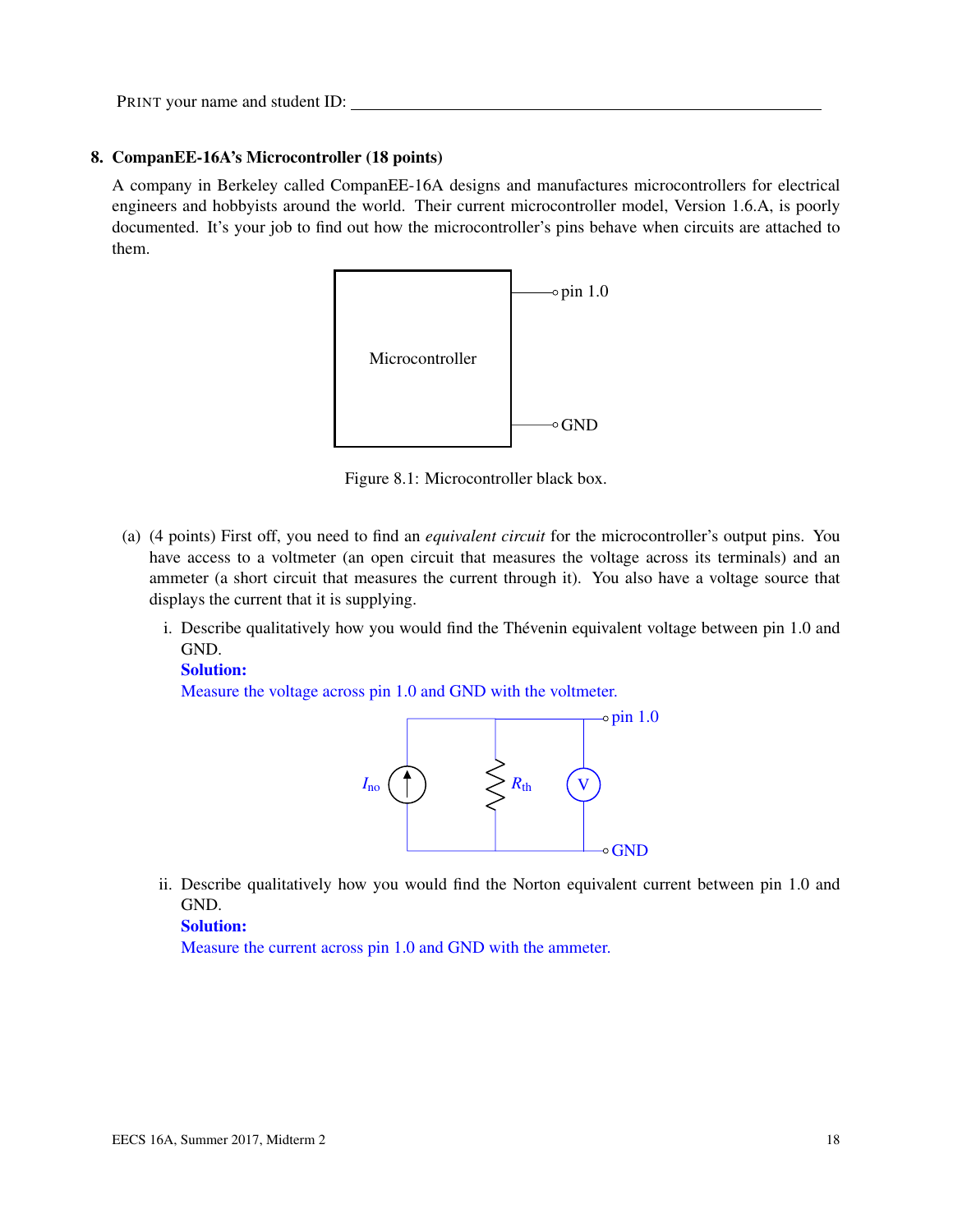

iii. Using these results  $V_{th}$  and  $I_{no}$ , and assuming that  $V_{th} \neq 0$  and  $I_{no} \neq 0$ , write the expression that you would use to calculate the equivalent resistance between pin 1.0 and GND. Solution:

Divide  $V_{\text{th}}$  by  $I_{\text{no}}$ .

iv. Suppose that you measured  $V_{th} = 0$  V and  $I_{no} = 0$  A, describe what you would need to do to find the equivalent resistance.

#### Solution:

Apply the voltage source, measure the current, and divide the two results to find the equivalent resistance.

- (b) (4 points) After taking the appropriate measurements using the methods in part [\(a\),](#page-17-0) you find that  $V_{\text{voltmeter}} = 4 \text{V}$  and  $I_{\text{ammeter}} = 2 \text{mA}$ . **Calculate**  $V_{\text{th}}$ ,  $R_{\text{th}}$ ,  $R_{\text{no}}$ , and  $I_{\text{no}}$ .
	- i. *V*th Solution:

 $V_{\text{th}} = 4 \text{V}$ 

ii. *I*no

Solution:

 $I_{\text{no}} = 2 \text{ mA}$ 

iii.  $R_{\text{th}}$ Solution:

> $R_{\rm th} = \frac{4 \rm V}{2 \, m}$  $\frac{1}{2mA} = 2k\Omega$

iv. *R*no Solution:

$$
R_{\rm no} = \frac{4\,\mathrm{V}}{2\,\mathrm{mA}} = 2\,\mathrm{k}\Omega
$$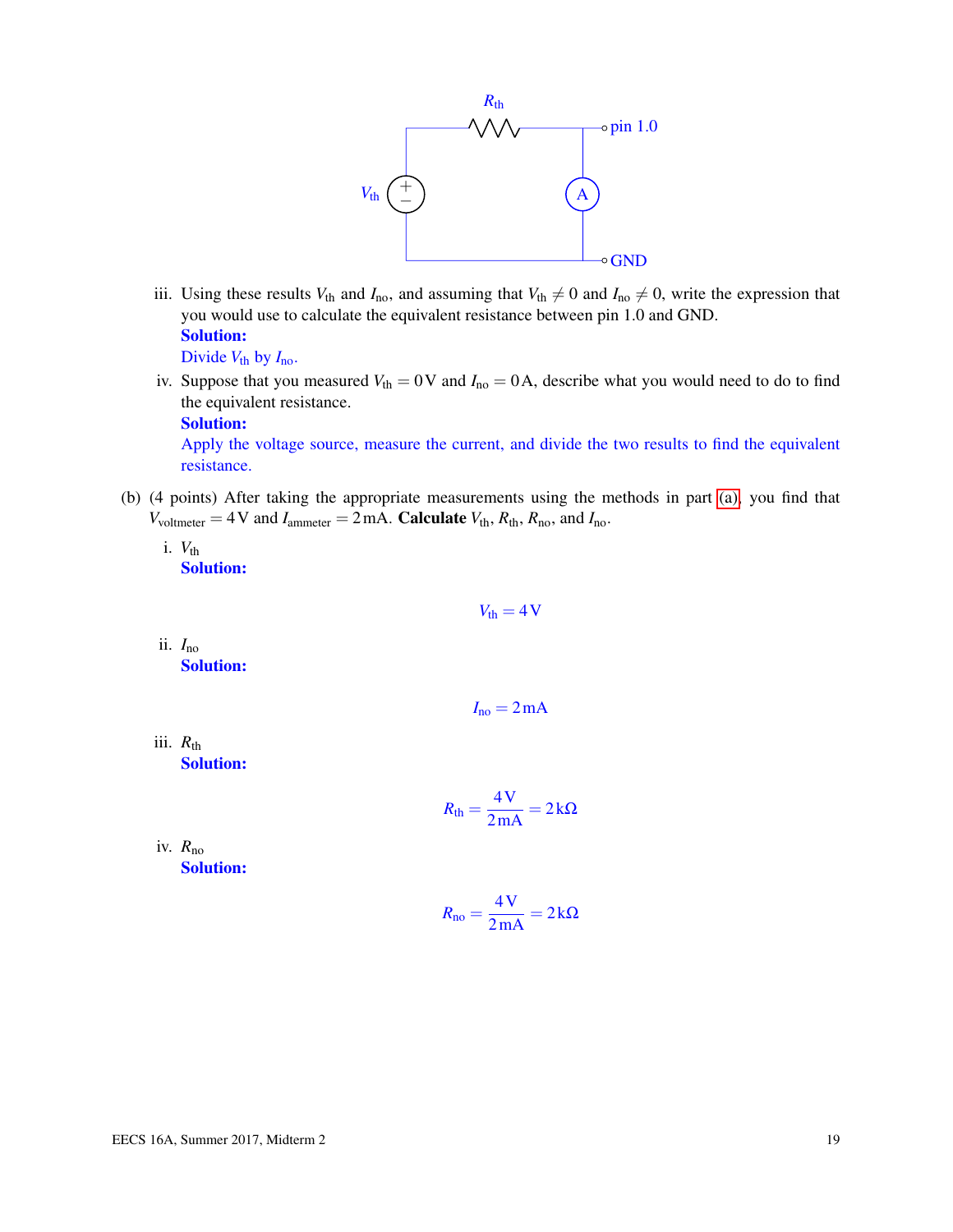(c) (10 points) CompanEE-16A is so pleased with your work that they give you a Version 1.6.A microcontroller for free! Your friend saw your free microcontroller lying on your desk and thought that it was really interesting. He had been working on a mysterious circuit (shown below) for EE105 and wants to connect it onto your board. You connect terminal A of the mysterious circuit to pin 1.0 of the microcontroller and terminal B of the circuit to GND (shown below). Find the voltage  $V_{CD}$  between terminals C and D in terms of  $V_{\text{th}}$ .



Solution:

$$
v_1 = \frac{3R_{th}}{3R_{th} + R_{th}} \cdot V_{th} = \frac{3}{4}V_{th}
$$

Using KCL at node C, we get:

$$
\frac{5\,\text{V} - V_{\text{CD}}}{4} = \frac{V_{\text{CD}}}{4} + 4v_1
$$

$$
5\,\text{V} - V_{\text{CD}} = V_{\text{CD}} + 16v_1
$$

$$
V_{\text{CD}} = \frac{5\,\text{V} - 16v_1}{2} = \frac{5\,\text{V} - 16 \cdot \frac{3}{4}V_{\text{th}}}{2} = \frac{5}{2}\,\text{V} - 6V_{\text{th}}
$$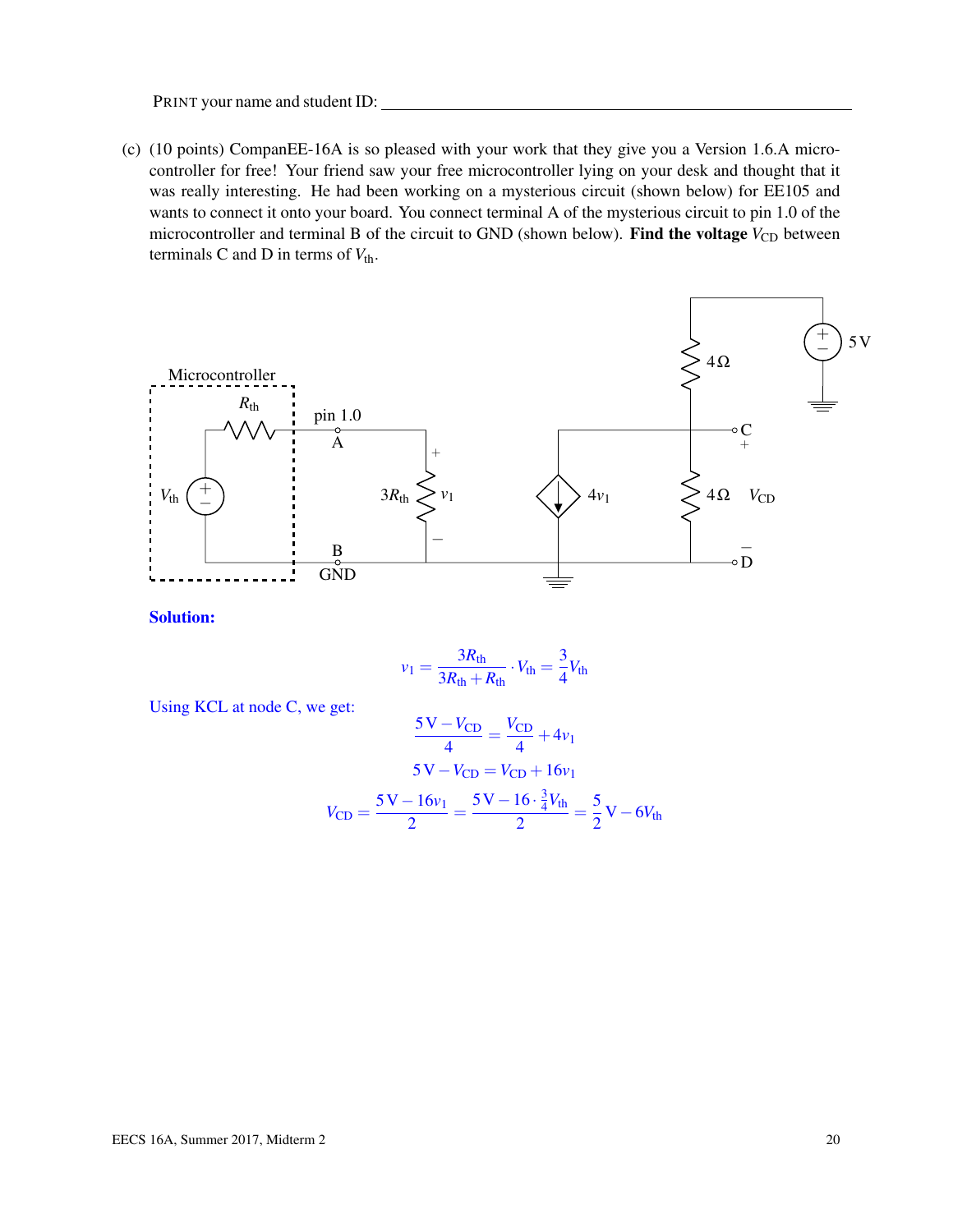## 9. Touchy Currents (10 points)

In the capacitive touchscreen lab, you learned how a voltage source and a comparator can be used to determine whether a finger is touching a capacitive touchscreen. In this problem, you will explore how a current source can be used to detect touch.

(a) (4 points) The capacitor  $C_{\text{screen}}$  is connected to a current source with a constant value  $I_S$  as shown in the circuit below. The capacitor is initially uncharged. At time  $t = 0$ , the current source switches on. For time  $t \geq 0$ , the plot of the capacitor voltage  $v_1(t)$  is a line. Find the slope of this line in terms of *I<sup>s</sup>* and *C*screen.



Solution:

 $I_s = C_{\text{screen}} \frac{dv_1(t)}{dt}$ *dt*  $dv_1(t)$  $\frac{V_1(t)}{dt} = \frac{I_s}{C_{\rm{scr}}}$ *C*screen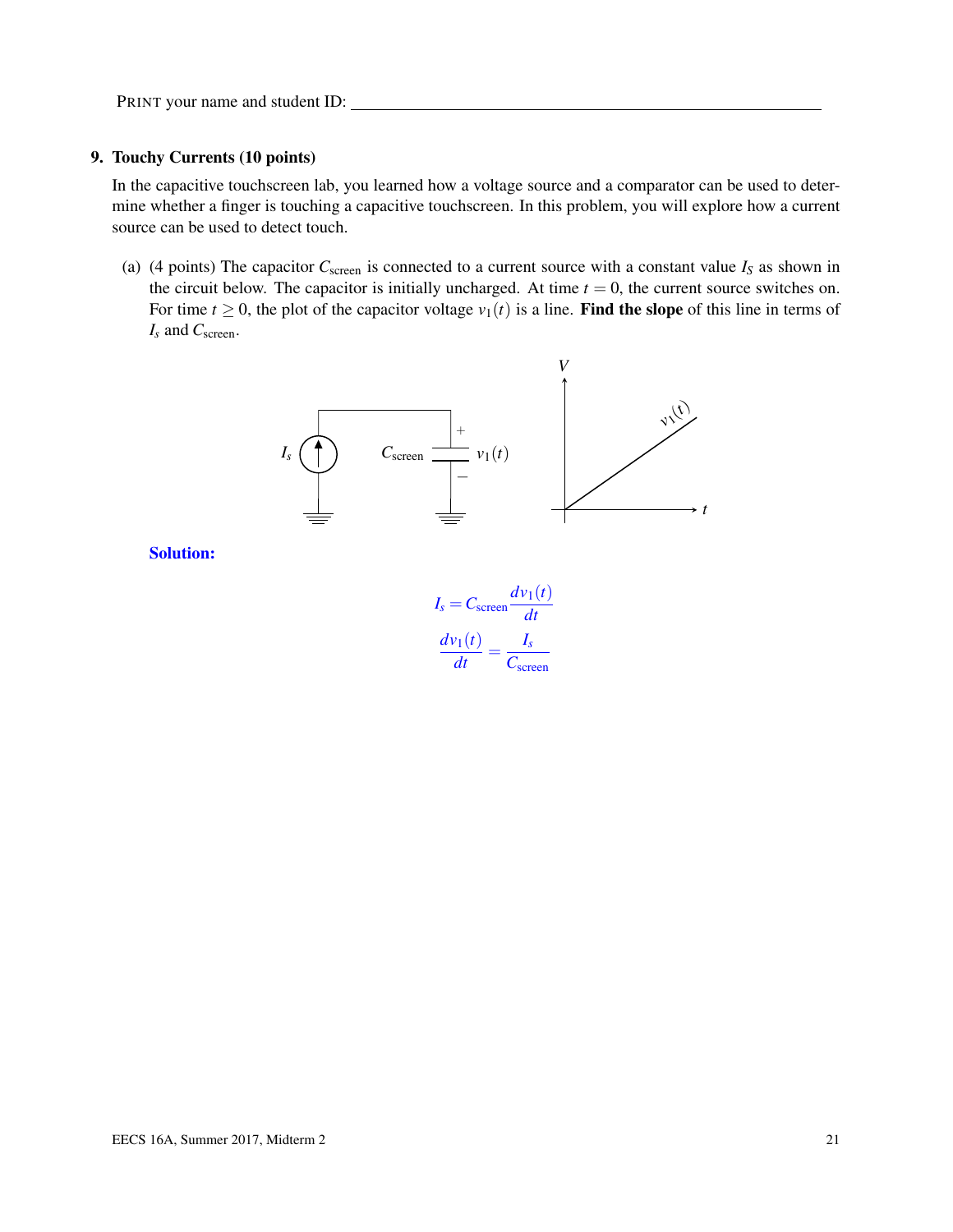<span id="page-21-0"></span>(b) (2 points) Suppose that instead, at time  $t < 0$ , a capacitor  $C_{\text{finger}} > 0$  is placed in parallel with  $C_{\text{screen}}$  as shown in the circuit below. Both capacitors are initially uncharged. At time  $t = 0$ s, the current source switches on.



Circle the correct plot of  $v_1(t)$  and  $v_2(t)$ , where  $v_1(t)$  is the voltage over time when there is no touch and  $v_2(t)$  is the voltage over time when there is touch. If the capacitive touch screen is being touched, it is being touched for the entire duration shown in the plot.



#### Solution:

The slope of  $v_2(t)$  should be smaller than the slope of  $v_1(t)$ .

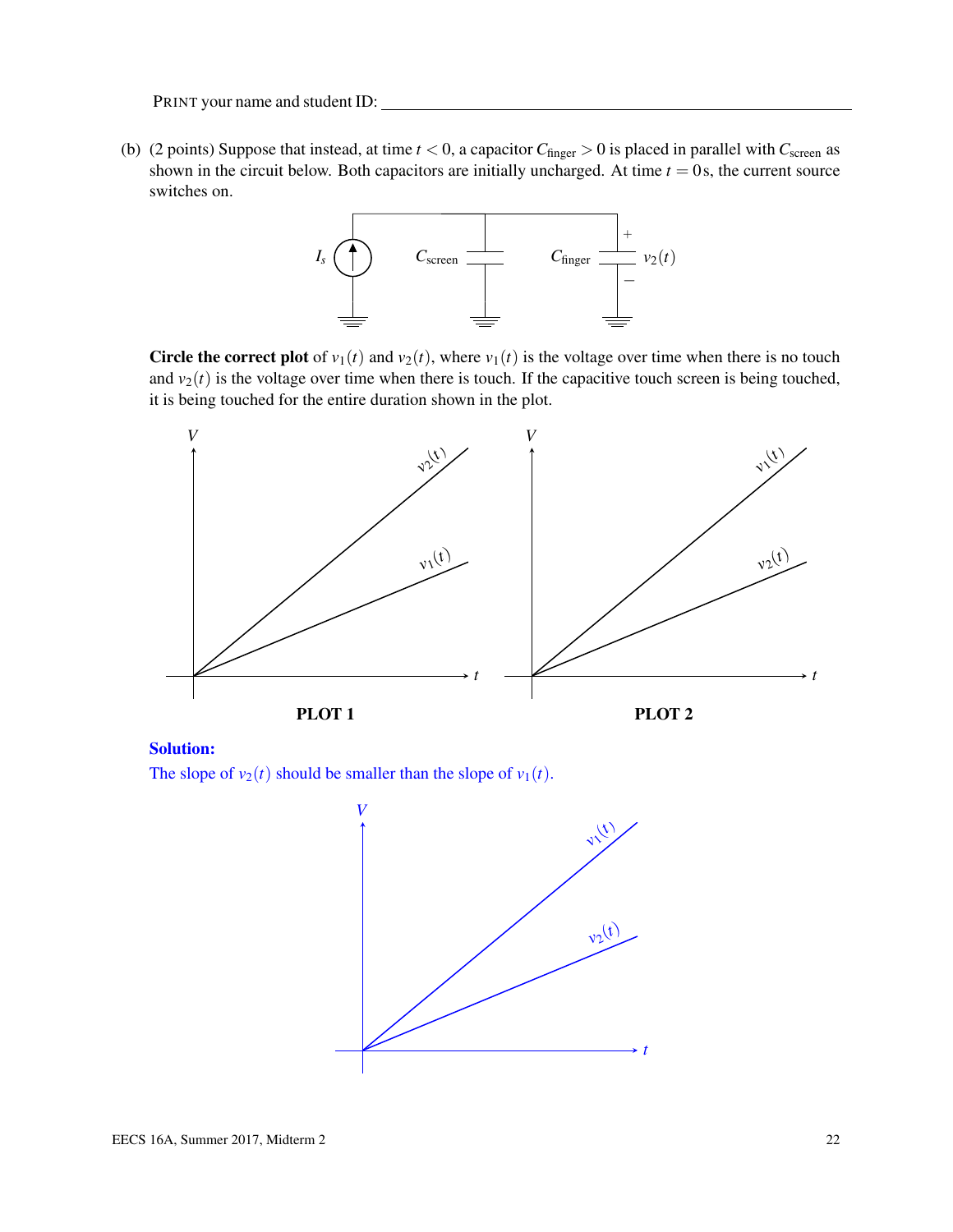(c) (4 points) You connect the circuit to a comparator, as shown here:



On the following set of axes, label the lines  $v_1(t)$  and  $v_2(t)$  corresponding to the plot you chose in part [\(b\)](#page-21-0) and **draw a horizontal line** that represents an appropriate reference voltage  $V_{\text{ref}}$  that could be used to detect the presence of a touch at a time  $t = t_0$ .



## Solution:



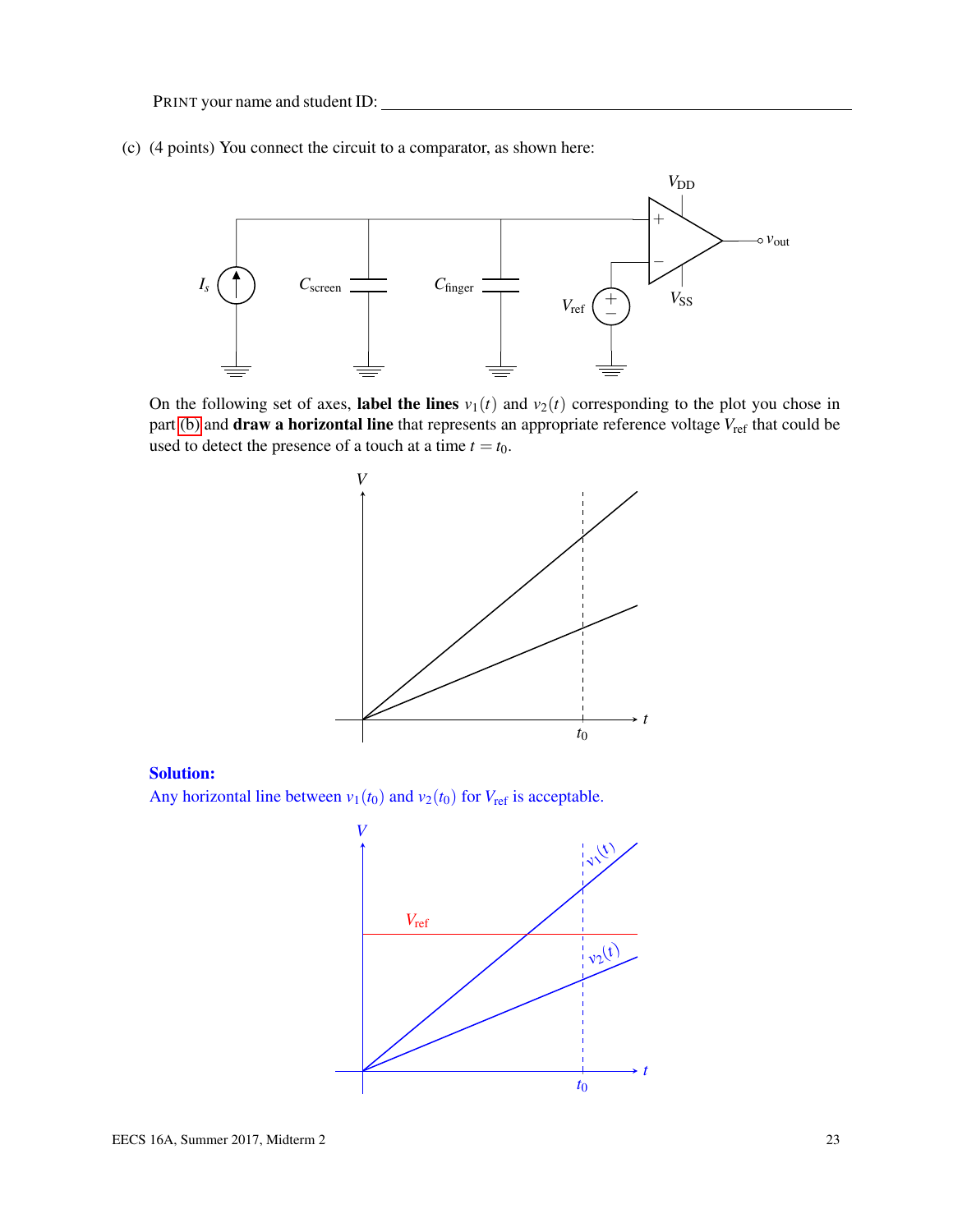#### 10. Sorry, I don't make puns free of charge. (22 points)

Because of size constraints in modern semiconductor processes, circuit designers often use switches and capacitors instead of resistors to perform certain functions. We will investigate how charge sharing can be used to replace standard resistive circuits. In all parts of this question, assume that there is no leakage and that the capacitors reach steady state in each phase.

<span id="page-23-0"></span>(a) (4 points) Consider the following two-phase circuit switched capacitor circuit:



In phase  $\phi_1$ , find the **voltage across** and the **charge on** each capacitor  $C_1$  and  $C_2$  in terms of the input source voltage  $V_{s_1}$  and the capacitances  $C_1$  and  $C_2$ .

## Solution:

In phase  $\phi_1$ , the only capacitor connected to  $V_{s_1}$  is  $C_1$ . At steady state, its voltage will be equal to  $V_{s_1}$ , and its charge will be related to its capacitance  $C_1$ :

$$
v_{C_1,\phi_1} = V_{s_1} \hspace{1cm} Q_{C_1,\phi_1} = C_1 V_{s_1}
$$

In phase  $\phi_1$ , both of the plates of  $C_2$  are connected to ground, so:

$$
v_{C_2,\phi_1} = 0 \t Q_{C_2,\phi_1} = 0
$$

<span id="page-23-1"></span>(b) (4 points) Now the switches change state, and we look at what happens in phase  $\phi_2$ . Calculate the voltage across *both capacitors*  $C_1$  and  $C_2$  in terms of the input source voltage  $V_{s_1}$  and the capacitances  $C_1$  and  $C_2$ .

## Solution:

After switching from phase  $\phi_1$  to phase  $\phi_2$ , there is no additional charge added to the system, so the total charge from phase  $\phi_1$  must equal the total charge in phase  $\phi_2$ . More specifically, we can describe this using our result from part [\(a\):](#page-23-0)

$$
Q_{\phi_1} = Q_{\phi_2} \implies Q_{\phi_2} = C_1 V_{s_1}
$$

Since we know that charge is conserved, we can express our total charge in phase  $\phi_2$   $Q_{\phi_2}$  as a sum of the charges on each capacitor, giving us:

$$
Q_{\phi_2}=Q_{C_1,\phi_2}+Q_{C_2,\phi_2}
$$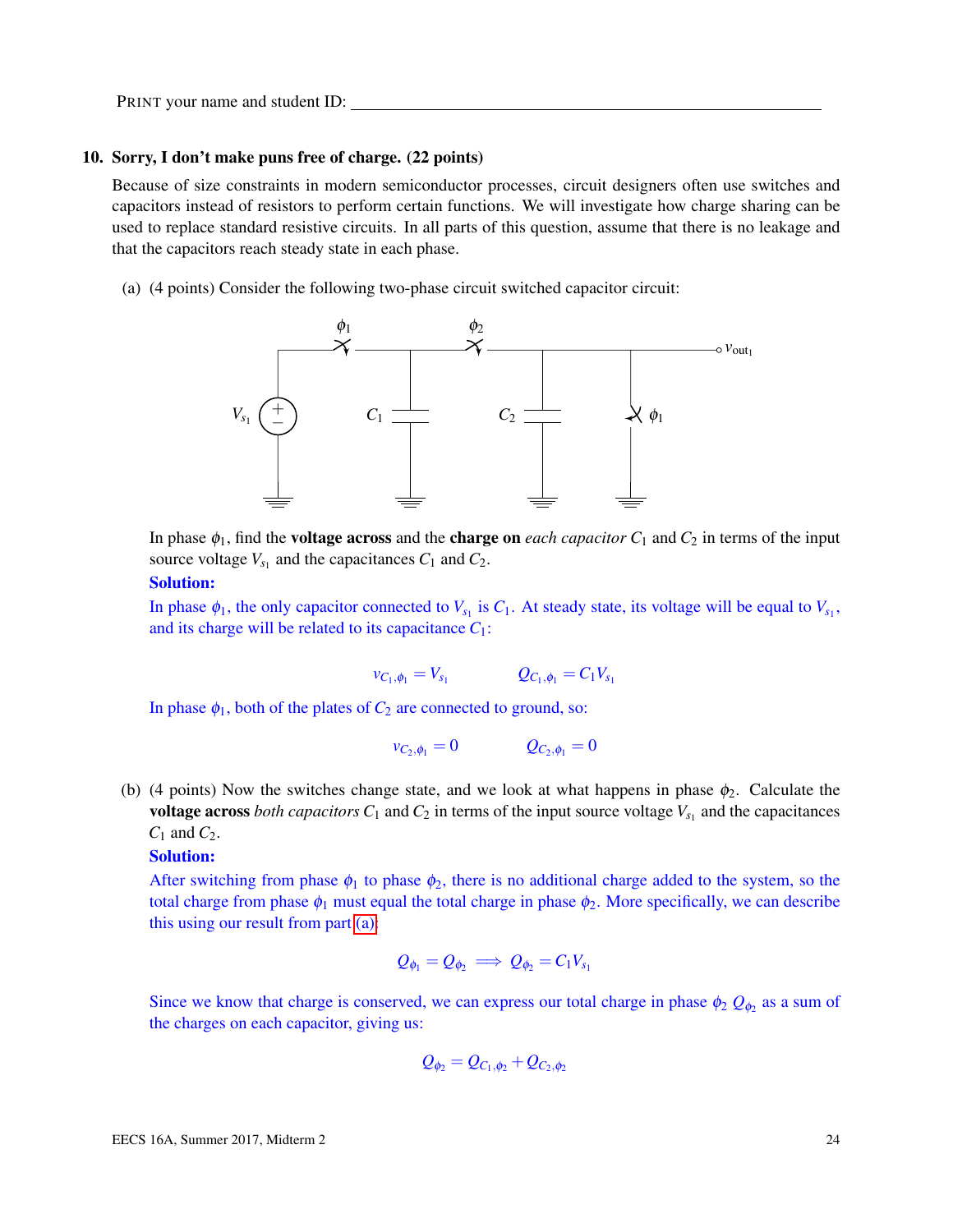We know that  $C_1$  and  $C_2$  are in parallel, so the voltage across  $C_1$  and  $C_2$  is equal to  $v_{\text{out}_1}$ .

$$
Q_{\phi_2}=C_1v_{\text{out}_1}+C_2v_{\text{out}_1}
$$

Substituting our previous expression  $Q_{\phi_2} = C_1 V_{s_1}$  into our equation, we can solve for the voltage across each capacitor.

$$
C_1V_{s_1} = C_1v_{\text{out}_1} + C_2v_{\text{out}_1} \implies v_{\text{out}_1} = v_{C_1,\phi_2} = v_{C_2,\phi_2} = \frac{C_1V_{s_1}}{C_1+C_2}
$$

<span id="page-24-0"></span>(c) (4 points) In the following circuit, first, all switches labeled  $\phi_1$  are closed, and all switches labeled  $\phi_2$ are opened. Some time after the circuit reaches steady state, all switches labeled  $\phi_2$  are closed, and all switches labeled  $\phi_1$  are opened. Find the voltage  $v_{\text{out}_2}$  at steady state only in the second phase  $\phi_2$  as a function of the input source voltage  $V_{s_2}$  and the capacitances  $C_3$  and  $C_4$ .



## Solution:

In phase  $\phi_1$ ,  $C_3$  is connected to  $V_{s_2}$ , so its voltage will be equal to  $V_{s_2}$ , and its charge will be equal to  $Q_{C_3,\phi_1} = C_3 V_{s_2}$ .  $C_4$  is shorted, so its charge will be equal to  $Q_{C_4,\phi_1} = 0$ .

In phase  $\phi_2$ , both plates of *C*<sub>3</sub> are connected to ground, so its voltage is zero. Therefore,  $Q_{C_3, \phi_2} = 0$ . However, since charge is conserved, all of the negative charges on the right plate of  $C_3$  must have been transferred to the left plate of  $C_4$  in phase  $\phi_2$ . Therefore,

$$
Q_{C_4,\phi_2} = Q_{C_3,\phi_1} = C_3 V_{s_2} \implies v_{\text{out}_2} = \frac{Q_{C_4,\phi_2}}{C_4} = \frac{C_3 V_{s_2}}{C_4}.
$$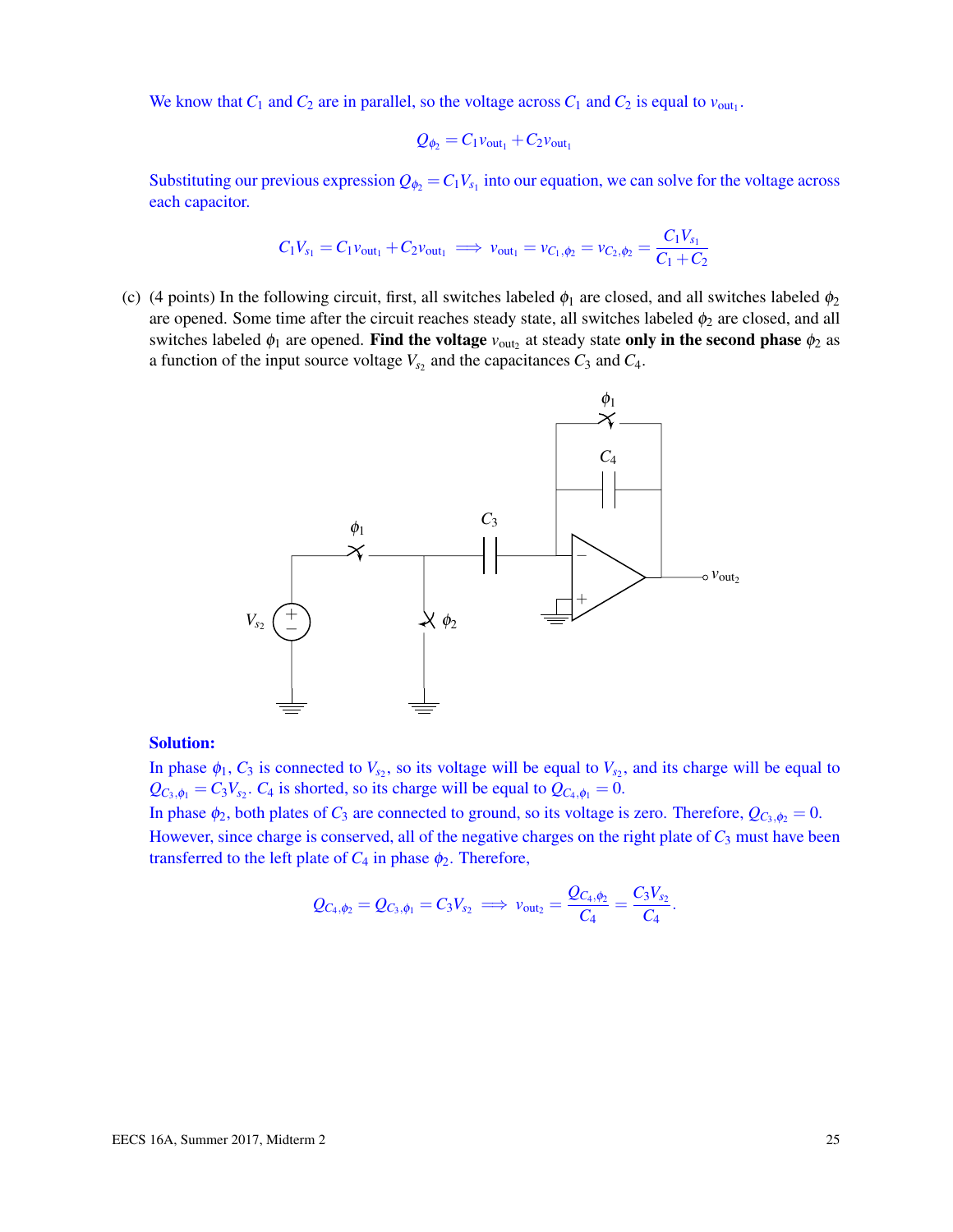(d) (10 points) Now we combine both of the previous circuits into one. First, all switches labeled  $\phi_1$ are closed, and all switches labeled  $\phi_2$  are opened. Some time after the circuit reaches steady state, all switches labeled  $\phi_2$  are closed, and all switches labeled  $\phi_1$  are opened. Find the voltage  $v_{\text{out}}$  at steady state **only in the second phase**  $\phi_2$  as a function of the input source voltages  $V_{s_1}$  and  $V_{s_2}$  and the capacitances  $C_1$ ,  $C_2$ ,  $C_3$ , and  $C_4$ .



#### Solution:

In phase  $\phi_1$ , we know from part [\(c\)](#page-24-0) that  $Q_{3,\phi_1} = C_3 V_{s_2}$ . Using the sign convention for  $C_3$  and  $C_4$  that the plates connected to the negative terminal of the op-amp are negative, we get  $Q_{3,\phi_1} = Q_{3,\phi_2} + Q_{4,\phi_2}$ since charge is conserved.

In phase  $\phi_2$ , we know from part [\(b\)](#page-23-1) that  $V^+ = \frac{C_1 V_{s_1}}{C_1 + C_2}$  $\frac{C_1 \cdot s_1}{C_1 + C_2}$ . Applying the Golden Rules, we know that  $V^{-} = \frac{C_1 V_{s_1}}{C_1 + C_2}$  $\frac{C_1 V s_1}{C_1 + C_2}$ .

$$
Q_{3,\phi_2} = C_3(0 - V^{-}) = C_3 \left(0 - \frac{C_1 V_{s_1}}{C_1 + C_2}\right)
$$
  

$$
Q_{4,\phi_2} = C_4(v_{\text{out}} - V^{-}) = C_4 \left(v_{\text{out}} - \frac{C_1 V_{s_1}}{C_1 + C_2}\right)
$$

$$
Q_{3,\phi_1} = Q_{3,\phi_2} + Q_{4,\phi_2}
$$
  
\n
$$
C_3V_{s_2} = C_3 \left(0 - \frac{C_1V_{s_1}}{C_1 + C_2}\right) + C_4 \left(v_{out} - \frac{C_1V_{s_1}}{C_1 + C_2}\right)
$$
  
\n
$$
C_3V_{s_2} + (C_3 + C_4) \frac{C_1V_{s_1}}{C_1 + C_2} = C_4v_{out}
$$
  
\n
$$
v_{out} = \frac{C_3V_{s_2}}{C_4} + \left(1 + \frac{C_3}{C_4}\right) \frac{C_1V_{s_1}}{C_1 + C_2}
$$